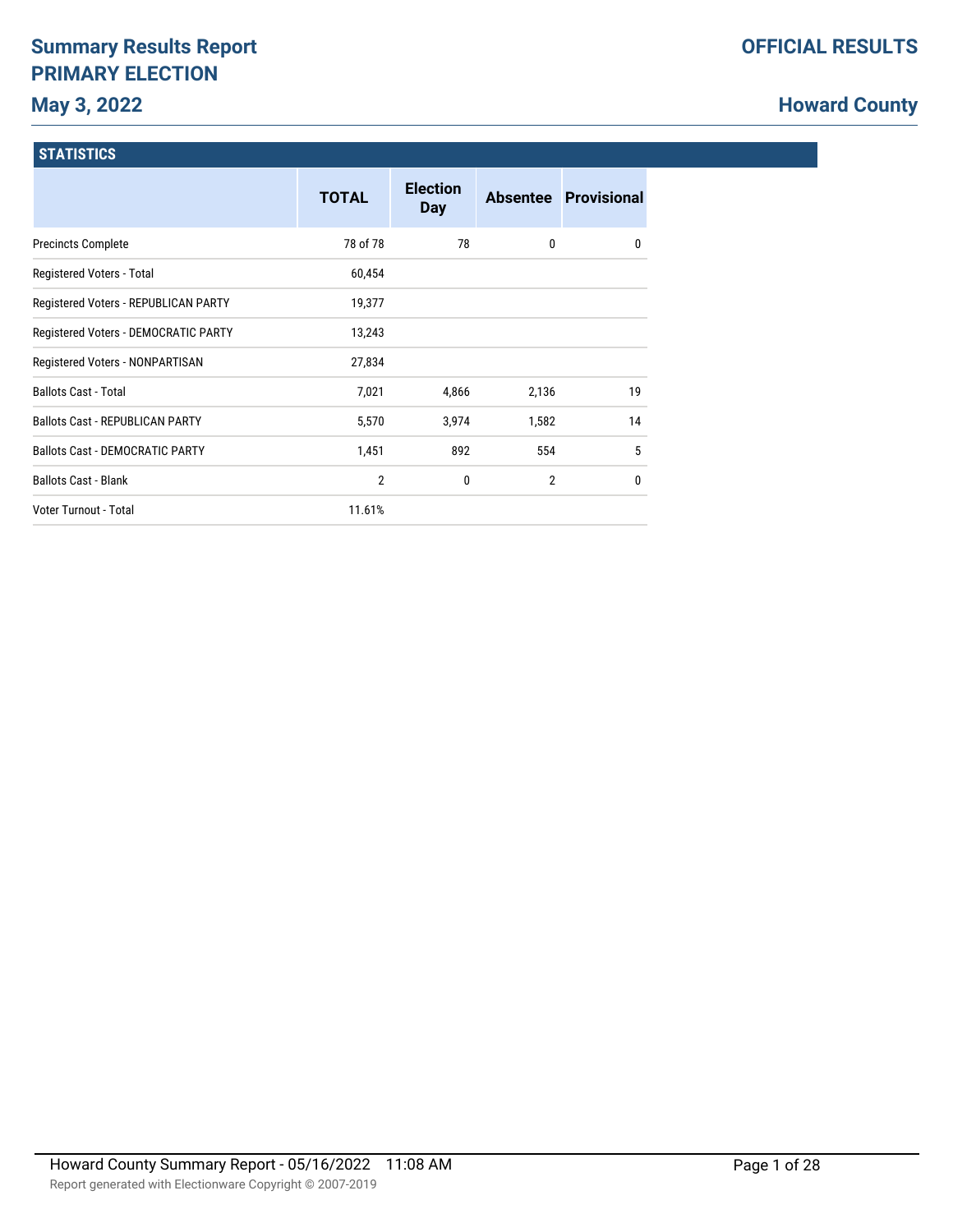# **Howard County**

#### **REP US SENATOR**

Vote For 1

|                         | <b>TOTAL</b> | <b>VOTE %</b> | <b>Election</b><br><b>Day</b> |       | <b>Absentee Provisional</b> |
|-------------------------|--------------|---------------|-------------------------------|-------|-----------------------------|
| <b>TODD YOUNG</b>       | 4,795        | 100.00%       | 3,396                         | 1,388 | 11                          |
| <b>Total Votes Cast</b> | 4,795        | 100.00%       | 3,396                         | 1,388 | 11                          |
| Overvotes               | 0            |               | $\mathbf{0}$                  | 0     | 0                           |
| <b>Undervotes</b>       | 775          |               | 578                           | 194   | 3                           |

#### **REP US REPRESENTATIVE DST 4**

Vote For 1

|                         | <b>TOTAL</b> | <b>VOTE %</b> | <b>Election</b><br><b>Day</b> |                | <b>Absentee Provisional</b> |
|-------------------------|--------------|---------------|-------------------------------|----------------|-----------------------------|
| <b>JIM BAIRD</b>        | 104          | 100.00%       | 81                            | 23             |                             |
| <b>Total Votes Cast</b> | 104          | 100.00%       | 81                            | 23             |                             |
| Overvotes               | $\mathbf{0}$ |               | 0                             | 0              | 0                           |
| <b>Undervotes</b>       | 18           |               | 16                            | $\overline{2}$ | 0                           |

# **REP US REPRESENTATIVE DST 5**

Vote For 1

|                         | <b>TOTAL</b> | <b>VOTE %</b> | <b>Election</b><br><b>Day</b> |              | <b>Absentee Provisional</b> |
|-------------------------|--------------|---------------|-------------------------------|--------------|-----------------------------|
| <b>VICTORIA SPARTZ</b>  | 4,634        | 100.00%       | 3,302                         | 1,320        | 12                          |
| <b>Total Votes Cast</b> | 4,634        | 100.00%       | 3,302                         | 1,320        | 12                          |
| Overvotes               | 0            |               | $\mathbf{0}$                  | $\mathbf{0}$ | $\mathbf{0}$                |
| <b>Undervotes</b>       | 790          |               | 557                           | 232          |                             |

#### **REP STATE SENATOR DST 21**

|                         | <b>TOTAL</b> | <b>VOTE %</b> | <b>Election</b><br><b>Day</b> |     | <b>Absentee Provisional</b> |
|-------------------------|--------------|---------------|-------------------------------|-----|-----------------------------|
| <b>JAMES R BUCK</b>     | 3,229        | 100.00%       | 2,278                         | 942 | 9                           |
| <b>Total Votes Cast</b> | 3,229        | 100.00%       | 2,278                         | 942 | 9                           |
| Overvotes               | 0            |               | $\mathbf{0}$                  | 0   | $\mathbf{0}$                |
| Undervotes              | 674          |               | 483                           | 190 |                             |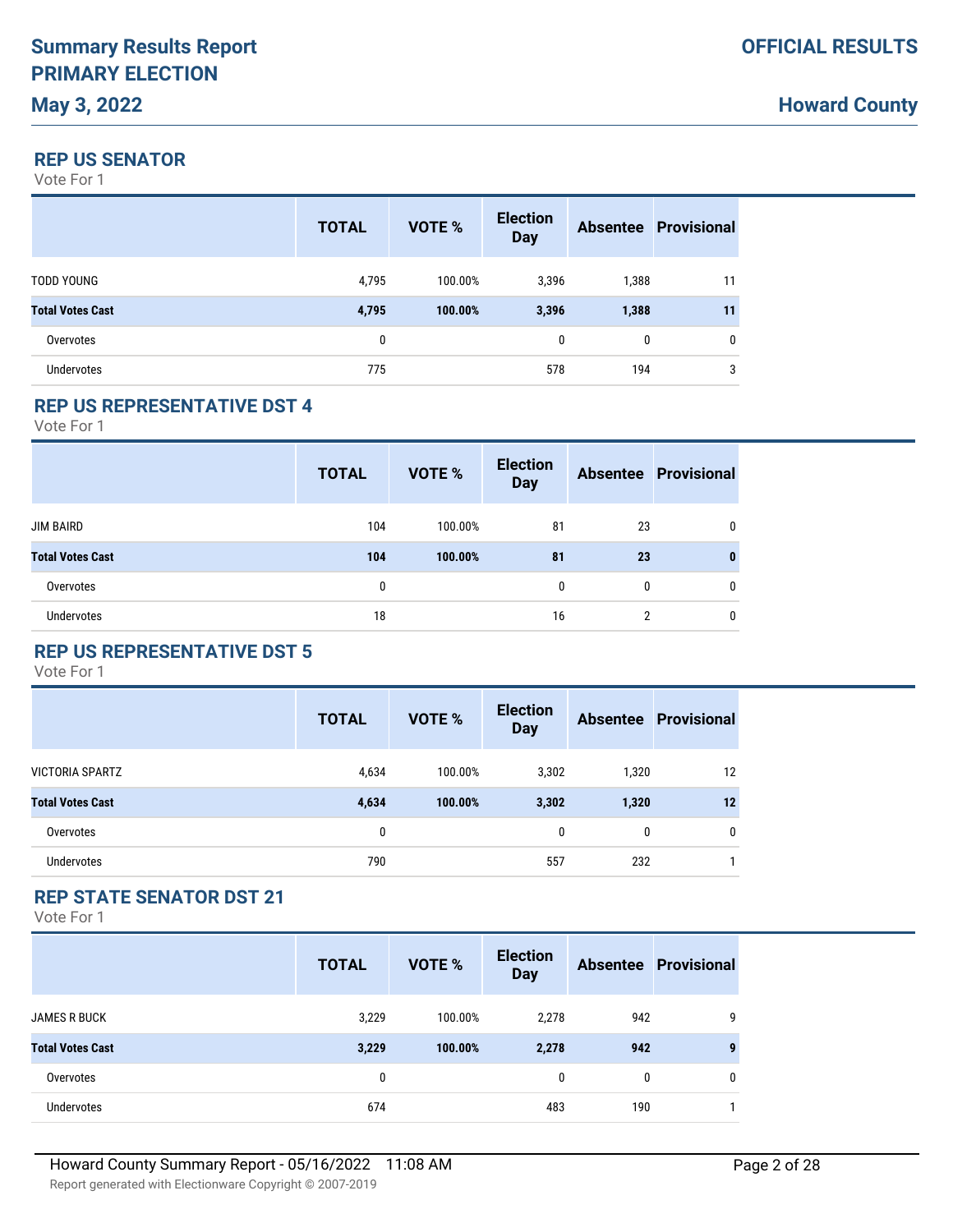**REP STATE REPRESENTATIVE DST 30**

Vote For 1

|                         | <b>TOTAL</b> | <b>VOTE %</b> | <b>Election</b><br><b>Day</b> |     | <b>Absentee Provisional</b> |
|-------------------------|--------------|---------------|-------------------------------|-----|-----------------------------|
| MIKE KARICKHOFF         | 3,116        | 100.00%       | 2,213                         | 897 | 6                           |
| <b>Total Votes Cast</b> | 3,116        | 100.00%       | 2,213                         | 897 | 6                           |
| Overvotes               | 0            |               | $\mathbf{0}$                  | 0   | $\mathbf{0}$                |
| <b>Undervotes</b>       | 587          |               | 440                           | 146 |                             |

#### **REP STATE REPRESENTATIVE DST 38**

Vote For 1

|                          | <b>TOTAL</b> | VOTE %  | <b>Election</b><br><b>Day</b> |     | <b>Absentee Provisional</b> |
|--------------------------|--------------|---------|-------------------------------|-----|-----------------------------|
| <b>HEATH R VANNATTER</b> | 1,574        | 100.00% | 1.121                         | 450 |                             |
| <b>Total Votes Cast</b>  | 1,574        | 100.00% | 1,121                         | 450 |                             |
| Overvotes                | 0            |         | 0                             | 0   | 0                           |
| <b>Undervotes</b>        | 293          |         | 200                           | 89  | 4                           |

#### **REP JUDGE SUPERIOR COURT 1 HOWARD**

Vote For 1

|                         | <b>TOTAL</b> | <b>VOTE %</b> | <b>Election</b><br><b>Day</b> |                | <b>Absentee Provisional</b> |
|-------------------------|--------------|---------------|-------------------------------|----------------|-----------------------------|
| <b>MATTHEW ELKIN</b>    | 2,805        | 52.83%        | 1,975                         | 822            | 8                           |
| <b>BLAKE DAHL</b>       | 2,504        | 47.17%        | 1,807                         | 692            | 5                           |
| <b>Total Votes Cast</b> | 5,309        | 100.00%       | 3,782                         | 1,514          | 13                          |
| Overvotes               | 3            |               |                               | $\overline{2}$ | 0                           |
| <b>Undervotes</b>       | 258          |               | 191                           | 66             |                             |

#### **REP PROSECUTING ATTORNEY HOWARD**

|                         | <b>TOTAL</b> | VOTE %  | <b>Election</b><br><b>Day</b> |       | <b>Absentee Provisional</b> |
|-------------------------|--------------|---------|-------------------------------|-------|-----------------------------|
| <b>MARK MCCANN</b>      | 4,804        | 100.00% | 3,411                         | 1,381 | 12                          |
| <b>Total Votes Cast</b> | 4,804        | 100.00% | 3,411                         | 1,381 | 12                          |
| Overvotes               | 0            |         | $\mathbf{0}$                  | 0     | 0                           |
| Undervotes              | 766          |         | 563                           | 201   | ∩                           |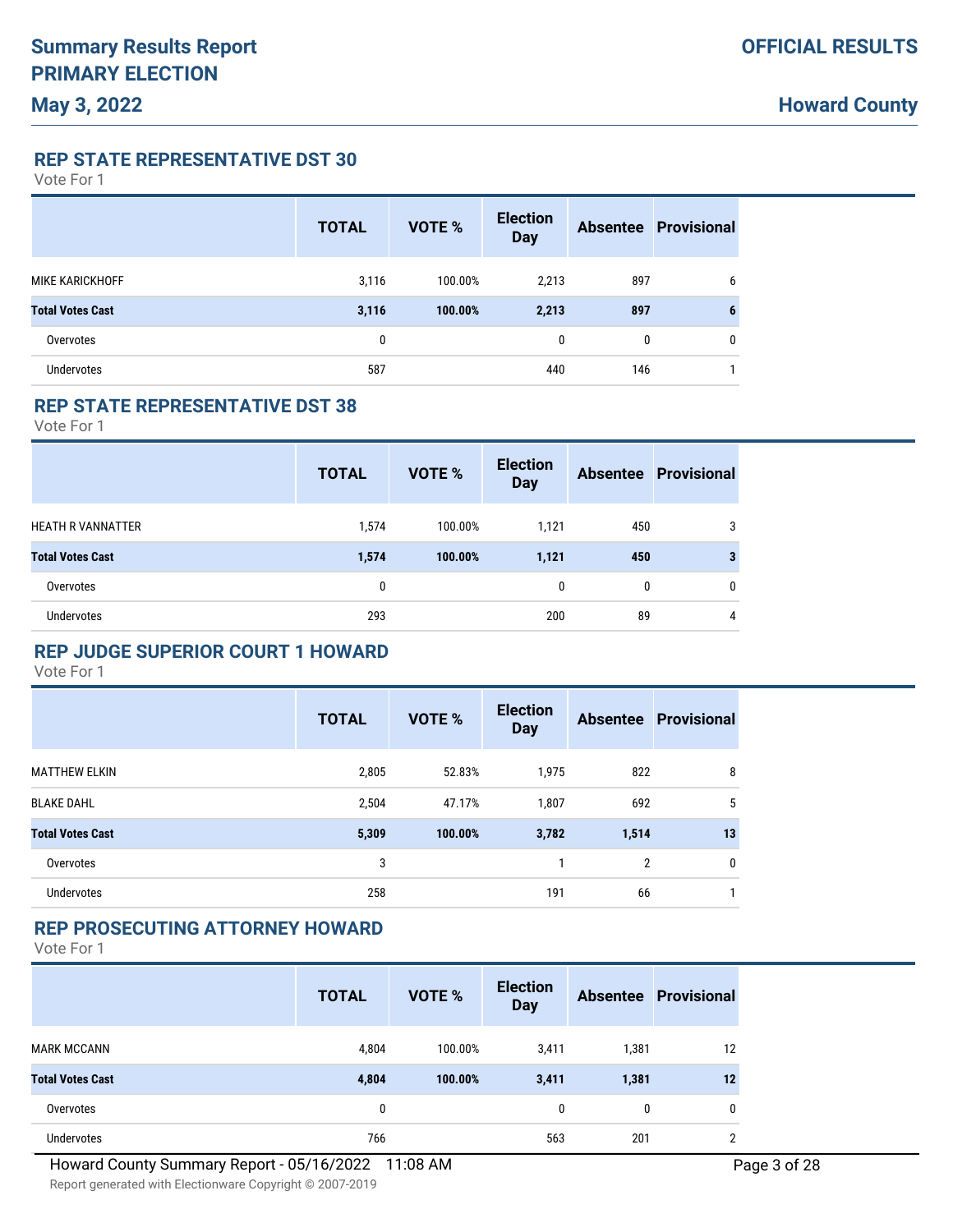**REP CIRCUIT COURT CLERK HOWARD**

Vote For 1

|                         | <b>TOTAL</b> | <b>VOTE %</b> | <b>Election</b><br><b>Day</b> |       | <b>Absentee Provisional</b> |
|-------------------------|--------------|---------------|-------------------------------|-------|-----------------------------|
| DEBRA (DEBBIE) STEWART  | 4,832        | 100.00%       | 3,418                         | 1,400 | 14                          |
| <b>Total Votes Cast</b> | 4,832        | 100.00%       | 3,418                         | 1,400 | 14                          |
| Overvotes               | 0            |               | $\mathbf{0}$                  | 0     | 0                           |
| <b>Undervotes</b>       | 738          |               | 556                           | 182   | 0                           |

#### **REP RECORDER COUNTY**

Vote For 1

|                         | <b>TOTAL</b> | VOTE %  | <b>Election</b><br><b>Day</b> |       | <b>Absentee Provisional</b> |
|-------------------------|--------------|---------|-------------------------------|-------|-----------------------------|
| <b>JENNIFER JACK</b>    | 4,703        | 100.00% | 3,346                         | 1,344 | 13                          |
| <b>Total Votes Cast</b> | 4,703        | 100.00% | 3,346                         | 1,344 | 13                          |
| Overvotes               | 0            |         | 0                             | 0     | 0                           |
| <b>Undervotes</b>       | 867          |         | 628                           | 238   |                             |

### **REP SHERIFF COUNTY**

Vote For 1

|                         | <b>TOTAL</b>   | <b>VOTE %</b> | <b>Election</b><br><b>Day</b> |                | <b>Absentee Provisional</b> |
|-------------------------|----------------|---------------|-------------------------------|----------------|-----------------------------|
| <b>JERRY ASHER</b>      | 4,212          | 77.41%        | 3,020                         | 1,184          | 8                           |
| <b>HAROLD R VINCENT</b> | 1,229          | 22.59%        | 866                           | 358            | 5                           |
| <b>Total Votes Cast</b> | 5,441          | 100.00%       | 3,886                         | 1,542          | 13                          |
| Overvotes               | $\overline{2}$ |               | 0                             | $\overline{2}$ | 0                           |
| <b>Undervotes</b>       | 127            |               | 88                            | 38             |                             |

### **REP ASSESSOR COUNTY**

|                         | <b>TOTAL</b> | <b>VOTE %</b> | <b>Election</b><br><b>Day</b> |       | <b>Absentee Provisional</b> |
|-------------------------|--------------|---------------|-------------------------------|-------|-----------------------------|
| MELINDA (MINDY) HEADY   | 4,687        | 100.00%       | 3,336                         | 1,339 | 12                          |
| <b>Total Votes Cast</b> | 4,687        | 100.00%       | 3,336                         | 1,339 | 12                          |
| Overvotes               | 0            |               | 0                             | 0     | 0                           |
| <b>Undervotes</b>       | 883          |               | 638                           | 243   | C                           |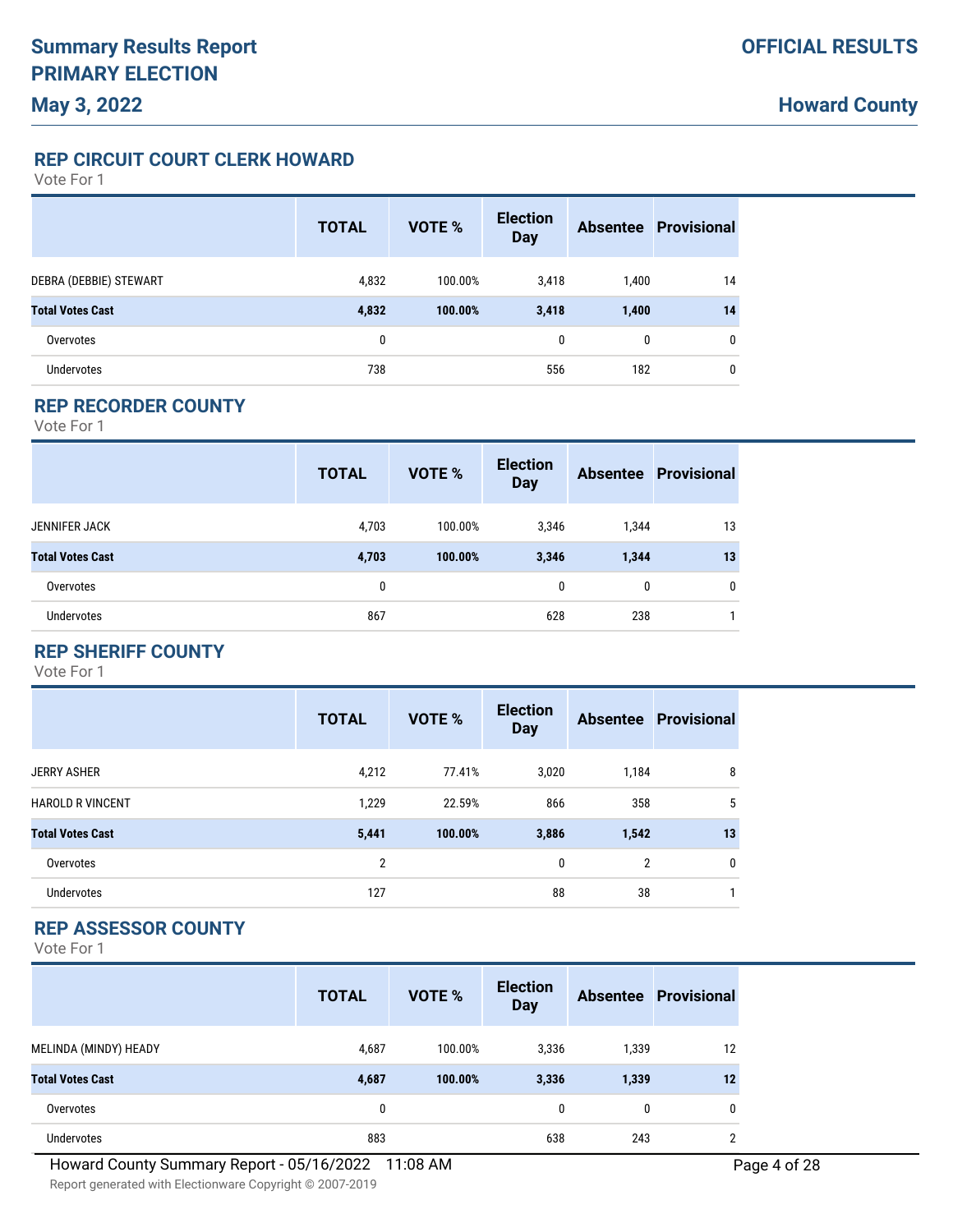**REP COUNTY COMMISSIONER DST 1**

Vote For 1

|                            | <b>TOTAL</b> | <b>VOTE %</b> | <b>Election</b><br><b>Day</b> |                | <b>Absentee Provisional</b> |
|----------------------------|--------------|---------------|-------------------------------|----------------|-----------------------------|
| <b>JEFF LIPINSKI</b>       | 3,673        | 68.87%        | 2,614                         | 1,050          | 9                           |
| <b>LEONARD F BAXTER II</b> | 1,660        | 31.13%        | 1,200                         | 455            | 5                           |
| <b>Total Votes Cast</b>    | 5,333        | 100.00%       | 3,814                         | 1,505          | 14                          |
| Overvotes                  | 4            |               | $\overline{2}$                | $\overline{2}$ | 0                           |
| Undervotes                 | 233          |               | 158                           | 75             | 0                           |

### **REP COUNTY COUNCIL DST 1**

Vote For 1

|                         | <b>TOTAL</b> | VOTE %  | <b>Election</b><br><b>Day</b> |     | <b>Absentee Provisional</b> |
|-------------------------|--------------|---------|-------------------------------|-----|-----------------------------|
| <b>JOHN J ROBERTS</b>   | 1,351        | 100.00% | 963                           | 388 | 0                           |
| <b>Total Votes Cast</b> | 1,351        | 100.00% | 963                           | 388 | $\bf{0}$                    |
| Overvotes               | 0            |         | 0                             | 0   | 0                           |
| <b>Undervotes</b>       | 272          |         | 209                           | 63  | 0                           |

### **REP COUNTY COUNCIL DST 2**

Vote For 1

|                         | <b>TOTAL</b> | <b>VOTE %</b> | <b>Election</b><br><b>Day</b> |     | <b>Absentee Provisional</b> |
|-------------------------|--------------|---------------|-------------------------------|-----|-----------------------------|
| <b>JAMIE L BOLSER</b>   | 1,389        | 100.00%       | 985                           | 401 | 3                           |
| <b>Total Votes Cast</b> | 1,389        | 100.00%       | 985                           | 401 | 3                           |
| Overvotes               | 0            |               | $\mathbf{0}$                  | 0   | $\mathbf{0}$                |
| <b>Undervotes</b>       | 285          |               | 220                           | 65  | 0                           |

# **REP COUNTY COUNCIL DST 3**

|                         | <b>TOTAL</b> | VOTE %  | <b>Election</b><br><b>Day</b> |     | <b>Absentee Provisional</b> |
|-------------------------|--------------|---------|-------------------------------|-----|-----------------------------|
| TIM CUTHBERT            | 623          | 100.00% | 441                           | 179 | 3                           |
| <b>Total Votes Cast</b> | 623          | 100.00% | 441                           | 179 |                             |
| Overvotes               | 0            |         | 0                             | 0   | 0                           |
| Undervotes              | 137          |         | 102                           | 35  |                             |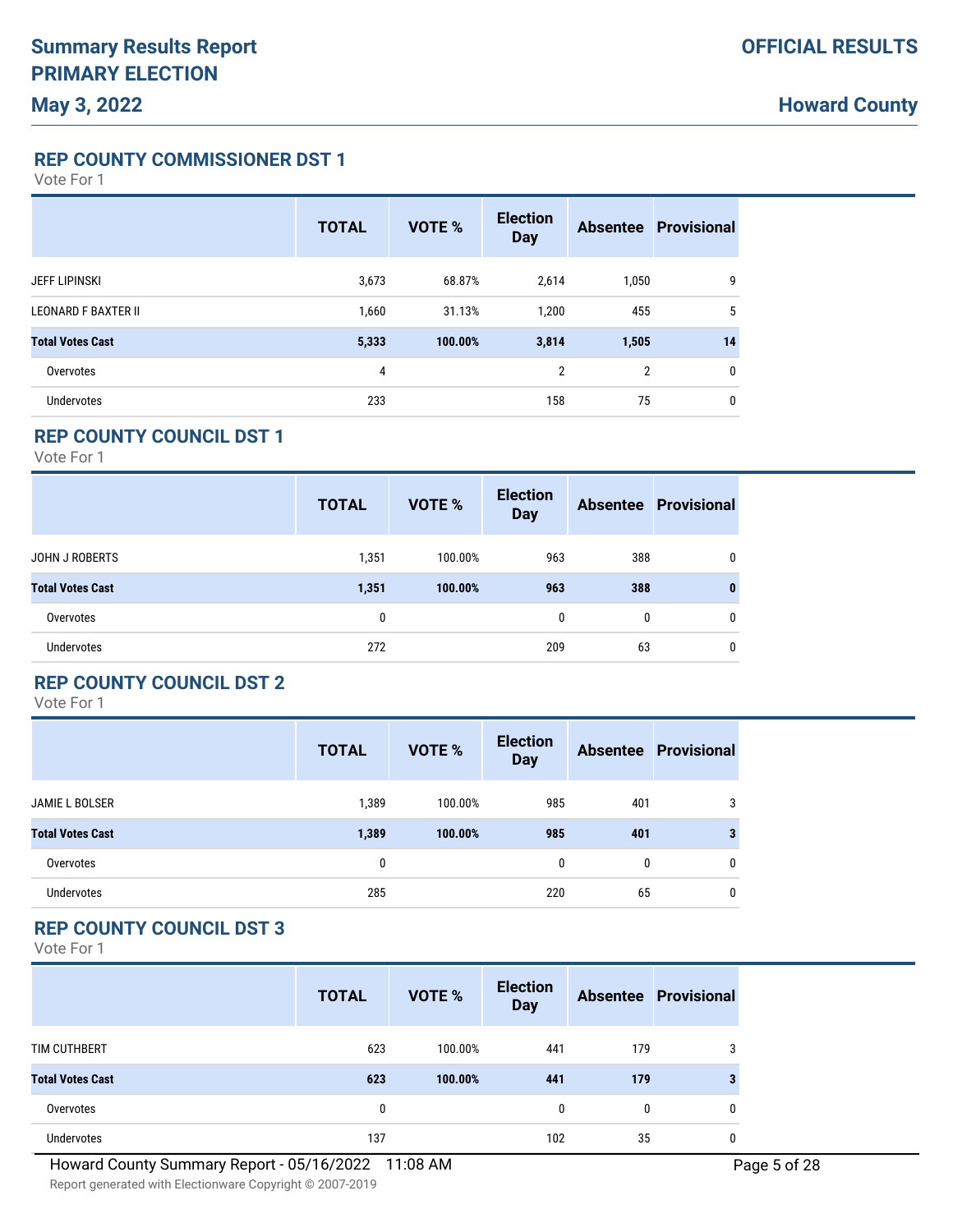**Howard County**

**REP COUNTY COUNCIL DST 4**

Vote For 1

|                         | <b>TOTAL</b> | <b>VOTE %</b> | <b>Election</b><br><b>Day</b> |              | <b>Absentee Provisional</b> |
|-------------------------|--------------|---------------|-------------------------------|--------------|-----------------------------|
| BRYAN ALEXANDER         | 1,271        | 100.00%       | 906                           | 359          | 6                           |
| <b>Total Votes Cast</b> | 1,271        | 100.00%       | 906                           | 359          | 6                           |
| Overvotes               | 0            |               | $\mathbf{0}$                  | $\mathbf{0}$ | $\mathbf{0}$                |
| <b>Undervotes</b>       | 242          |               | 148                           | 92           | $\overline{2}$              |

#### **REP TOWNSHIP ASSESSOR CENTER**

Vote For 1

|                         | <b>TOTAL</b> | <b>VOTE %</b> | <b>Election</b><br><b>Day</b> |     | <b>Absentee Provisional</b> |
|-------------------------|--------------|---------------|-------------------------------|-----|-----------------------------|
| NO CANDIDATE FILED      | 0            |               | $\Omega$                      | 0   | 0                           |
| <b>Total Votes Cast</b> | $\bf{0}$     | 0.00%         | 0                             | 0   | 0                           |
| Overvotes               | 0            |               | 0                             | 0   | 0                           |
| Undervotes              | 2,253        |               | 1,572                         | 671 | 10                          |

### **REP TOWNSHIP TRUSTEE CENTER**

|                         | <b>TOTAL</b> | <b>VOTE %</b> | <b>Election</b><br><b>Day</b> |     | <b>Absentee Provisional</b> |
|-------------------------|--------------|---------------|-------------------------------|-----|-----------------------------|
| NO CANDIDATE FILED      | 0            |               | 0                             | 0   | $\mathbf{0}$                |
| <b>Total Votes Cast</b> | $\bf{0}$     | 0.00%         | $\bf{0}$                      | 0   | 0                           |
| Overvotes               | 0            |               | 0                             | 0   | $\mathbf{0}$                |
| <b>Undervotes</b>       | 2,253        |               | 1,572                         | 671 | 10                          |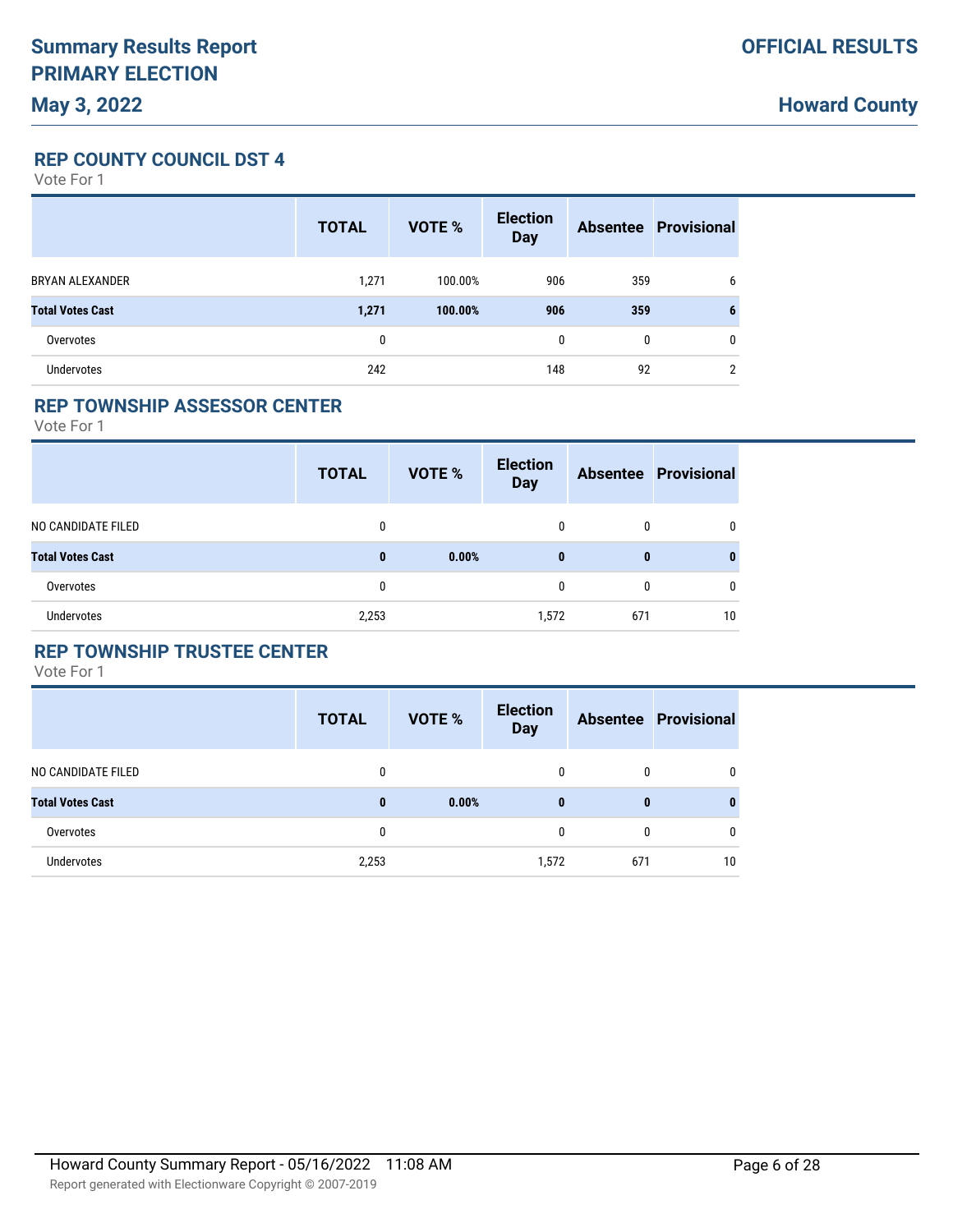**REP TOWNSHIP BOARD CENTER**

Vote For 3

|                           | <b>TOTAL</b> | <b>VOTE %</b> | <b>Election</b><br><b>Day</b> |       | <b>Absentee Provisional</b> |
|---------------------------|--------------|---------------|-------------------------------|-------|-----------------------------|
| LINDA J KOONTZ            | 1,760        | 38.36%        | 1,226                         | 527   | 7                           |
| <b>TOMMY E CLEAVER JR</b> | 1,465        | 31.93%        | 1,005                         | 453   | 7                           |
| <b>DEBRA J RAHE</b>       | 1,363        | 29.71%        | 937                           | 420   | 6                           |
| <b>Total Votes Cast</b>   | 4,588        | 100.00%       | 3,168                         | 1,400 | 20                          |
| Overvotes                 | 0            |               | 0                             | 0     | 0                           |
| <b>Undervotes</b>         | 2,171        |               | 1,548                         | 613   | 10                          |

#### **REP TOWNSHIP TRUSTEE CLAY**

Vote For 1

|                         | <b>TOTAL</b> | <b>VOTE %</b> | <b>Election</b><br><b>Day</b> |    | <b>Absentee Provisional</b> |
|-------------------------|--------------|---------------|-------------------------------|----|-----------------------------|
| NICOLE J COTHERN        | 315          | 100.00%       | 237                           | 77 |                             |
| <b>Total Votes Cast</b> | 315          | 100.00%       | 237                           | 77 |                             |
| Overvotes               | 0            |               | 0                             | 0  | 0                           |
| Undervotes              | 57           |               | 45                            | 12 | 0                           |

### **REP TOWNSHIP BOARD CLAY**

|                         | <b>TOTAL</b> | <b>VOTE %</b> | <b>Election</b><br><b>Day</b> |     | <b>Absentee Provisional</b> |
|-------------------------|--------------|---------------|-------------------------------|-----|-----------------------------|
| <b>CLEE R OLIVER</b>    | 269          | 52.03%        | 208                           | 60  |                             |
| <b>NEVA BOYCE</b>       | 248          | 47.97%        | 186                           | 62  | 0                           |
| <b>Total Votes Cast</b> | 517          | 100.00%       | 394                           | 122 |                             |
| Overvotes               | 0            |               | 0                             | 0   | 0                           |
| Undervotes              | 599          |               | 452                           | 145 | $\overline{2}$              |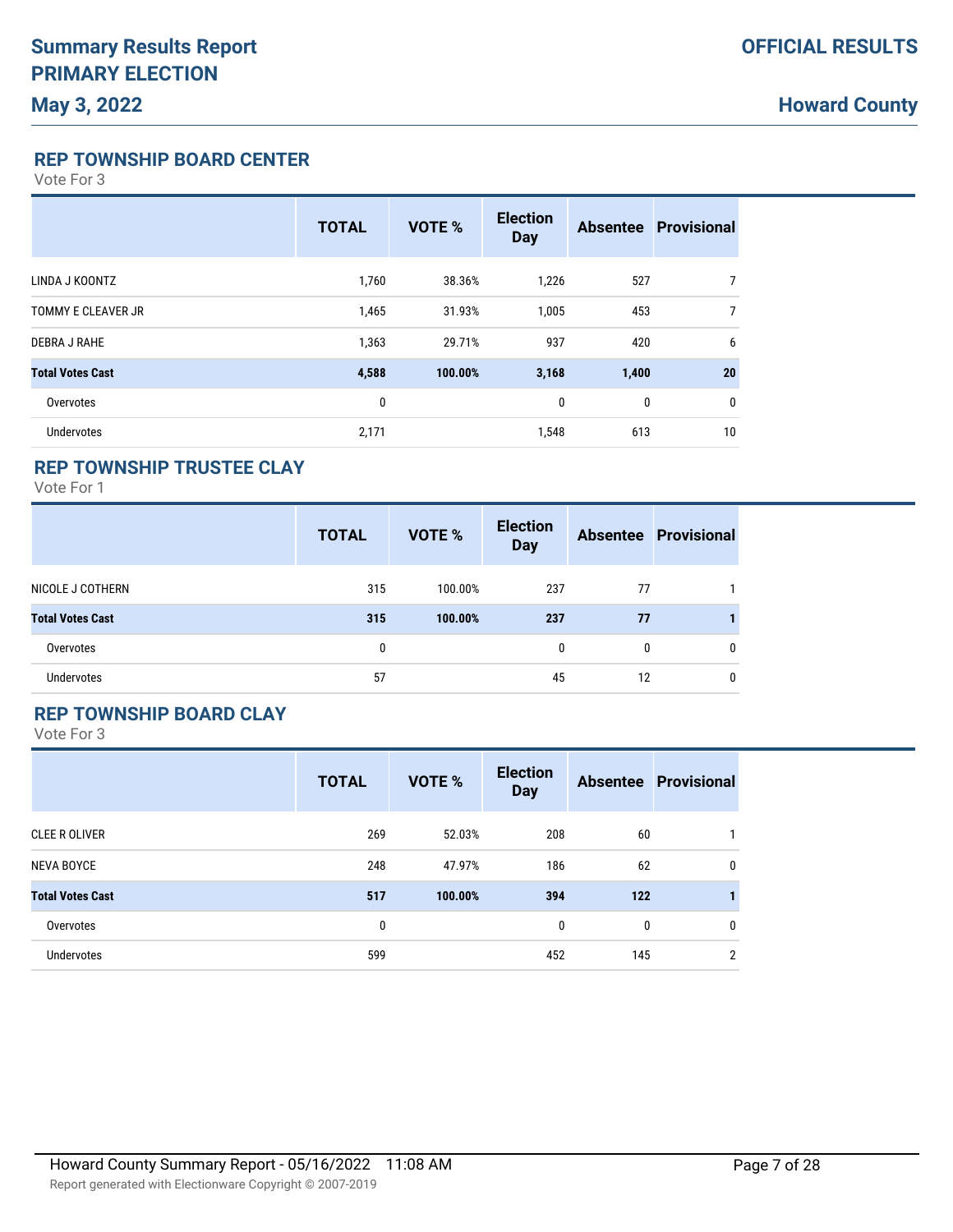**Howard County**

**REP TOWNSHIP TRUSTEE ERVIN**

Vote For 1

|                         | <b>TOTAL</b> | <b>VOTE %</b> | <b>Election</b><br><b>Day</b> |    | <b>Absentee Provisional</b> |
|-------------------------|--------------|---------------|-------------------------------|----|-----------------------------|
| NO CANDIDATE FILED      | 0            |               | 0                             | 0  | 0                           |
| <b>Total Votes Cast</b> | $\bf{0}$     | 0.00%         | $\bf{0}$                      | 0  | 0                           |
| Overvotes               | 0            |               | 0                             | 0  | 0                           |
| <b>Undervotes</b>       | 290          |               | 194                           | 93 | 3                           |

#### **REP TOWNSHIP BOARD ERVIN**

Vote For 3

|                         | <b>TOTAL</b> | VOTE % | <b>Election</b><br><b>Day</b> |     | <b>Absentee Provisional</b> |
|-------------------------|--------------|--------|-------------------------------|-----|-----------------------------|
| NO CANDIDATE FILED      | 0            |        | 0                             | 0   |                             |
| <b>Total Votes Cast</b> | $\bf{0}$     | 0.00%  | $\bf{0}$                      | 0   |                             |
| Overvotes               | 0            |        | 0                             | 0   |                             |
| Undervotes              | 870          |        | 582                           | 279 | q                           |

#### **REP TOWNSHIP TRUSTEE HARRISON**

|                         | <b>TOTAL</b> | <b>VOTE %</b> | <b>Election</b><br><b>Day</b> |     | <b>Absentee Provisional</b> |
|-------------------------|--------------|---------------|-------------------------------|-----|-----------------------------|
| <b>JOYCE ANCIL</b>      | 605          | 100.00%       | 423                           | 182 | 0                           |
| <b>Total Votes Cast</b> | 605          | 100.00%       | 423                           | 182 | $\mathbf{0}$                |
| Overvotes               | 0            |               | 0                             | 0   | $\mathbf{0}$                |
| <b>Undervotes</b>       | 124          |               | 93                            | 31  | 0                           |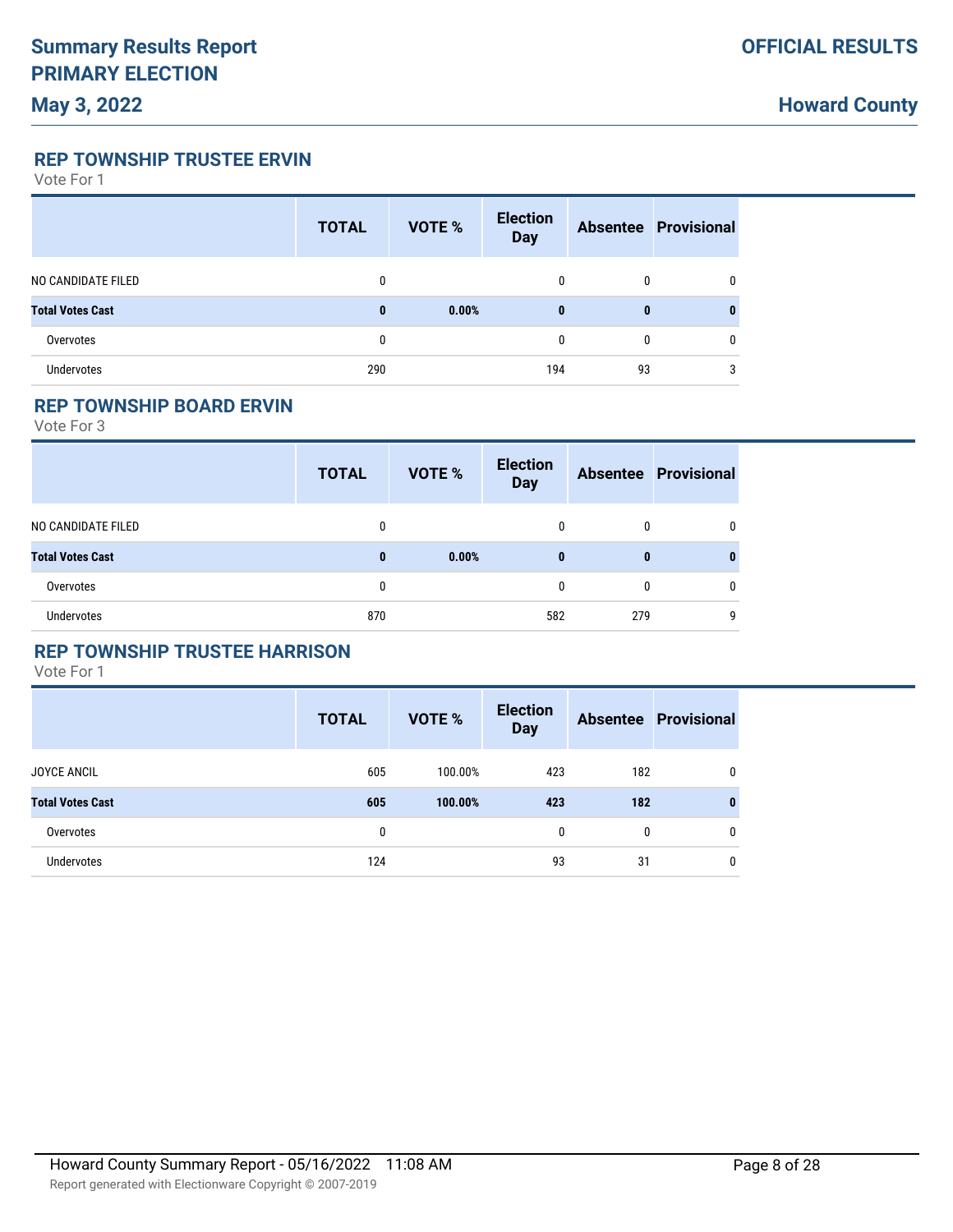**REP TOWNSHIP BOARD HARRISON**

Vote For 3

|                          | <b>TOTAL</b> | <b>VOTE %</b> | <b>Election</b><br><b>Day</b> |     | <b>Absentee Provisional</b> |
|--------------------------|--------------|---------------|-------------------------------|-----|-----------------------------|
| <b>MARK ANCIL</b>        | 520          | 34.41%        | 355                           | 165 | $\mathbf{0}$                |
| <b>HARLEY M GRISWOLD</b> | 499          | 33.02%        | 348                           | 151 | $\mathbf{0}$                |
| <b>JASON LEMONS</b>      | 492          | 32.56%        | 335                           | 157 | $\mathbf{0}$                |
| <b>Total Votes Cast</b>  | 1,511        | 100.00%       | 1,038                         | 473 | $\bf{0}$                    |
| Overvotes                | 0            |               | 0                             | 0   | $\mathbf{0}$                |
| <b>Undervotes</b>        | 676          |               | 510                           | 166 | $\mathbf{0}$                |

## **REP TOWNSHIP TRUSTEE HONEY CREEK**

Vote For 1

|                         | <b>TOTAL</b> | <b>VOTE %</b> | <b>Election</b><br><b>Day</b> |    | <b>Absentee Provisional</b> |
|-------------------------|--------------|---------------|-------------------------------|----|-----------------------------|
| KIRK SMITH              | 216          | 100.00%       | 150                           | 66 | 0                           |
| <b>Total Votes Cast</b> | 216          | 100.00%       | 150                           | 66 | 0                           |
| Overvotes               | 0            |               | $\mathbf{0}$                  | 0  | 0                           |
| Undervotes              | 24           |               | 22                            | ŋ  | 0                           |

#### **REP TOWNSHIP BOARD HONEY CREEK**

|                         | <b>TOTAL</b> | <b>VOTE %</b> | <b>Election</b><br><b>Day</b> |     | <b>Absentee Provisional</b> |
|-------------------------|--------------|---------------|-------------------------------|-----|-----------------------------|
| ANITA KANABLE           | 193          | 35.81%        | 132                           | 61  | 0                           |
| <b>TERESA MILLER</b>    | 183          | 33.95%        | 125                           | 58  | 0                           |
| <b>TIMOTHY ZELL</b>     | 163          | 30.24%        | 109                           | 54  | $\mathbf{0}$                |
| <b>Total Votes Cast</b> | 539          | 100.00%       | 366                           | 173 | $\bf{0}$                    |
| Overvotes               | 0            |               | 0                             | 0   | $\mathbf{0}$                |
| <b>Undervotes</b>       | 181          |               | 150                           | 31  | 0                           |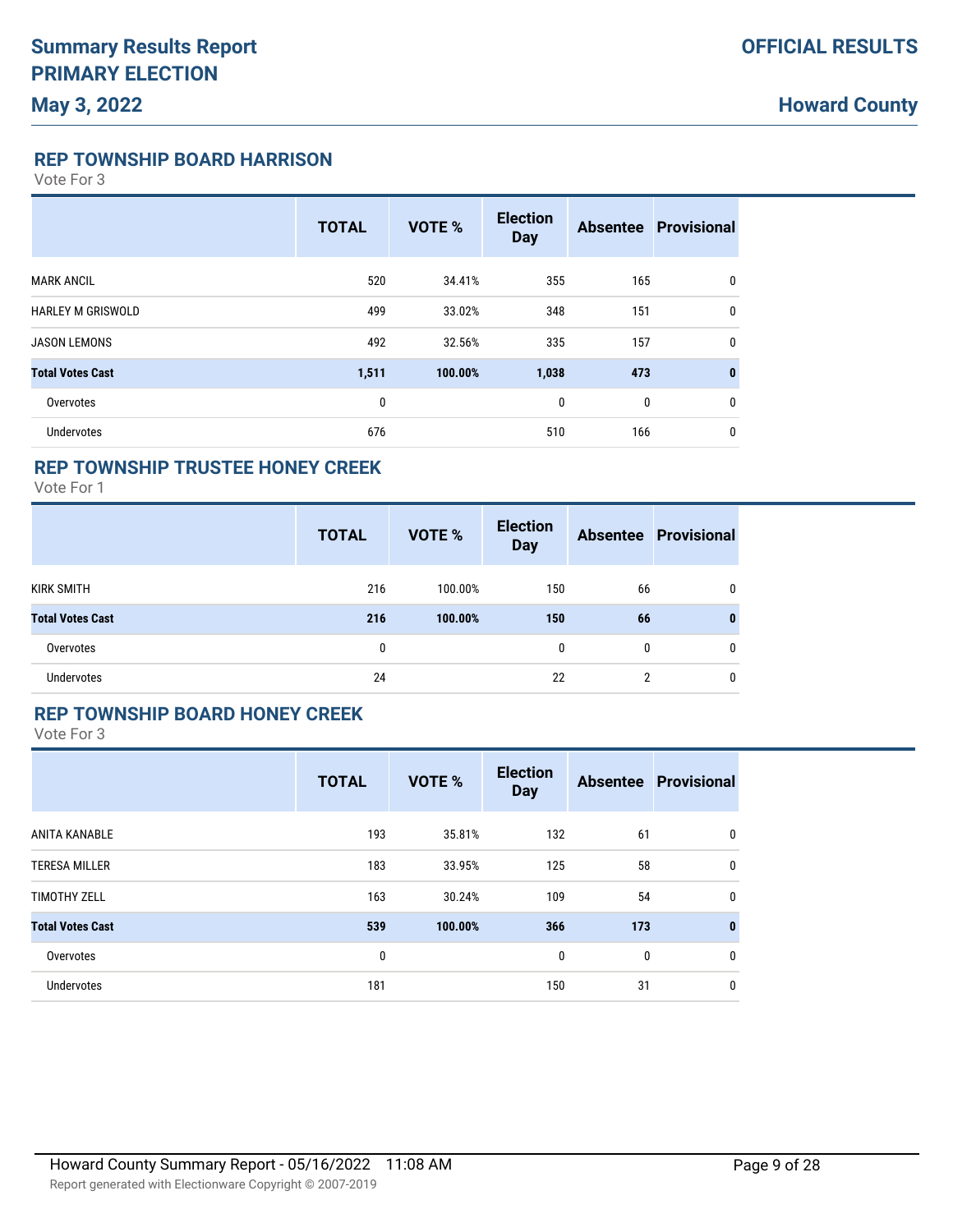**REP TOWNSHIP TRUSTEE HOWARD**

Vote For 1

|                         | <b>TOTAL</b> | <b>VOTE %</b> | <b>Election</b><br><b>Day</b> |    | <b>Absentee Provisional</b> |
|-------------------------|--------------|---------------|-------------------------------|----|-----------------------------|
| ROCHELLE L TRYLING      | 169          | 100.00%       | 126                           | 43 | $\mathbf{0}$                |
| <b>Total Votes Cast</b> | 169          | 100.00%       | 126                           | 43 | $\bf{0}$                    |
| Overvotes               | 0            |               | 0                             | 0  | $\mathbf{0}$                |
| <b>Undervotes</b>       | 37           |               | 29                            | 8  | 0                           |

#### **REP TOWNSHIP BOARD HOWARD**

Vote For 3

|                          | <b>TOTAL</b> | VOTE %  | <b>Election</b><br><b>Day</b> |     | <b>Absentee Provisional</b> |
|--------------------------|--------------|---------|-------------------------------|-----|-----------------------------|
| <b>GREGORY W TRYLING</b> | 167          | 100.00% | 128                           | 39  |                             |
| <b>Total Votes Cast</b>  | 167          | 100.00% | 128                           | 39  | 0                           |
| Overvotes                | 0            |         | 0                             | 0   | 0                           |
| <b>Undervotes</b>        | 451          |         | 337                           | 114 | 0                           |

### **REP TOWNSHIP TRUSTEE JACKSON**

Vote For 1

|                         | <b>TOTAL</b> | <b>VOTE %</b> | <b>Election</b><br><b>Day</b> |              | <b>Absentee Provisional</b> |
|-------------------------|--------------|---------------|-------------------------------|--------------|-----------------------------|
| NO CANDIDATE FILED      | 0            |               | 0                             | $\mathbf{0}$ | 0                           |
| <b>Total Votes Cast</b> | $\bf{0}$     | 0.00%         | $\bf{0}$                      | 0            | 0                           |
| Overvotes               | 0            |               | $\Omega$                      | 0            | 0                           |
| <b>Undervotes</b>       | 56           |               | 47                            | g            | 0                           |

#### **REP TOWNSHIP BOARD JACKSON**

|                         | <b>TOTAL</b> | <b>VOTE %</b> | <b>Election</b><br><b>Day</b> |    | <b>Absentee Provisional</b> |
|-------------------------|--------------|---------------|-------------------------------|----|-----------------------------|
| NO CANDIDATE FILED      | 0            |               | 0                             | 0  |                             |
| <b>Total Votes Cast</b> | $\bf{0}$     | 0.00%         | $\bf{0}$                      | 0  |                             |
| Overvotes               | 0            |               | 0                             | 0  |                             |
| <b>Undervotes</b>       | 168          |               | 141                           | 27 |                             |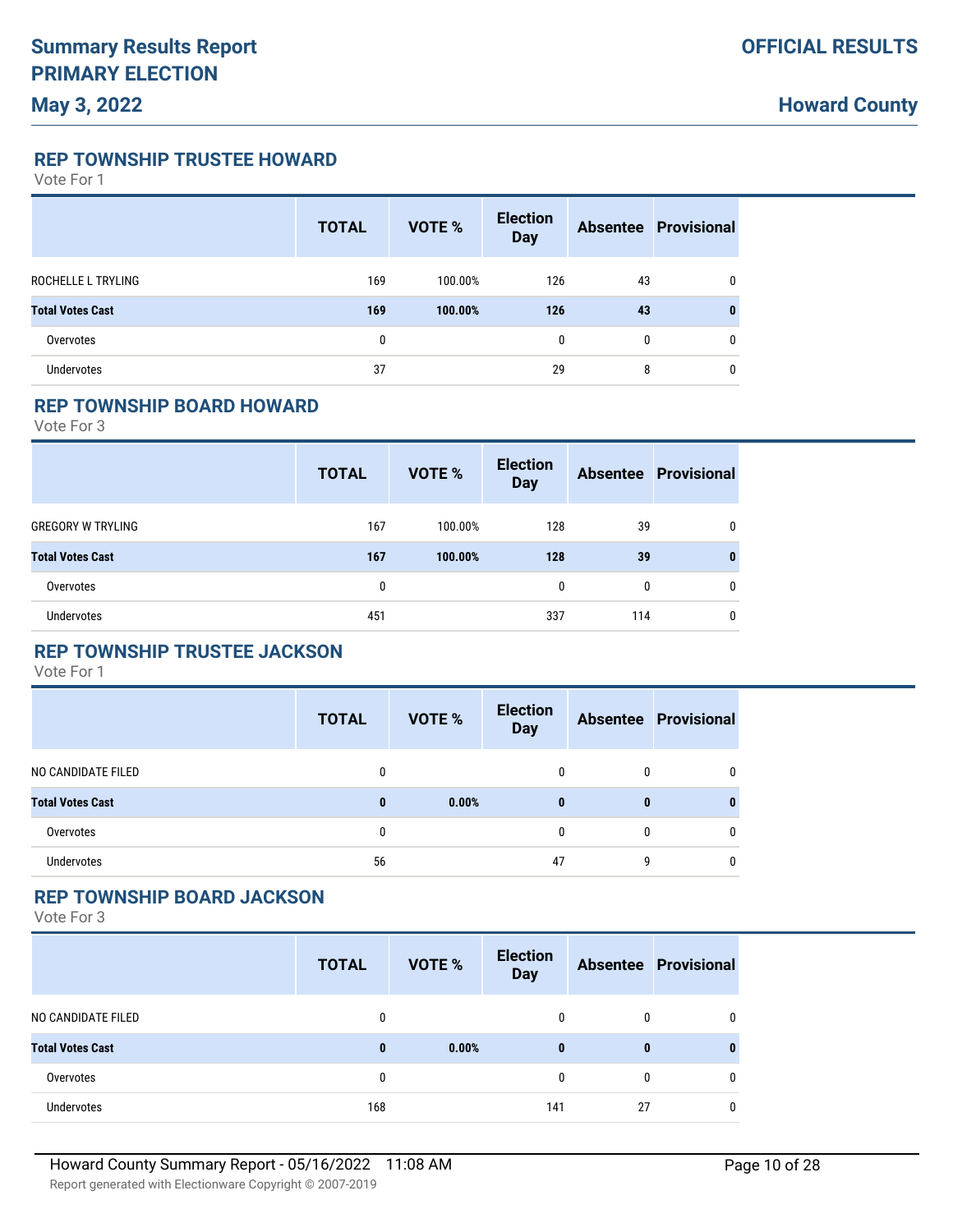**REP TOWNSHIP TRUSTEE LIBERTY**

Vote For 1

|                         | <b>TOTAL</b> | <b>VOTE %</b> | <b>Election</b><br><b>Day</b> |     | <b>Absentee Provisional</b> |
|-------------------------|--------------|---------------|-------------------------------|-----|-----------------------------|
| TROY A BEACHY           | 425          | 100.00%       | 275                           | 150 | 0                           |
| <b>Total Votes Cast</b> | 425          | 100.00%       | 275                           | 150 | 0                           |
| Overvotes               | 0            |               | $\mathbf{0}$                  | 0   | 0                           |
| <b>Undervotes</b>       | 56           |               | 46                            | 10  | 0                           |

#### **REP TOWNSHIP BOARD LIBERTY**

Vote For 3

|                         | <b>TOTAL</b> | VOTE %  | <b>Election</b><br><b>Day</b> |     | <b>Absentee Provisional</b> |
|-------------------------|--------------|---------|-------------------------------|-----|-----------------------------|
| RITA KINGSEED           | 431          | 100.00% | 283                           | 148 | 0                           |
| <b>Total Votes Cast</b> | 431          | 100.00% | 283                           | 148 | 0                           |
| Overvotes               | 0            |         | 0                             | 0   | 0                           |
| <b>Undervotes</b>       | 1,012        |         | 680                           | 332 | 0                           |

### **REP TOWNSHIP TRUSTEE MONROE**

Vote For 1

|                         | <b>TOTAL</b> | <b>VOTE %</b> | <b>Election</b><br><b>Day</b> |              | <b>Absentee Provisional</b> |
|-------------------------|--------------|---------------|-------------------------------|--------------|-----------------------------|
| DEBORAH K ERVIN ASBERRY | 137          | 100.00%       | 114                           | 23           | $\mathbf{0}$                |
| <b>Total Votes Cast</b> | 137          | 100.00%       | 114                           | 23           | 0                           |
| Overvotes               | 0            |               | 0                             | $\mathbf{0}$ | $\mathbf{0}$                |
| Undervotes              | 29           |               | 28                            |              | $\mathbf{0}$                |

#### **REP TOWNSHIP BOARD MONROE**

|                         | <b>TOTAL</b> | <b>VOTE %</b> | <b>Election</b><br><b>Day</b> |    | <b>Absentee Provisional</b> |
|-------------------------|--------------|---------------|-------------------------------|----|-----------------------------|
| LINDA A JOHNSTON        | 141          | 100.00%       | 118                           | 23 | 0                           |
| <b>Total Votes Cast</b> | 141          | 100.00%       | 118                           | 23 | 0                           |
| Overvotes               | 0            |               | 0                             | 0  | 0                           |
| <b>Undervotes</b>       | 357          |               | 308                           | 49 | 0                           |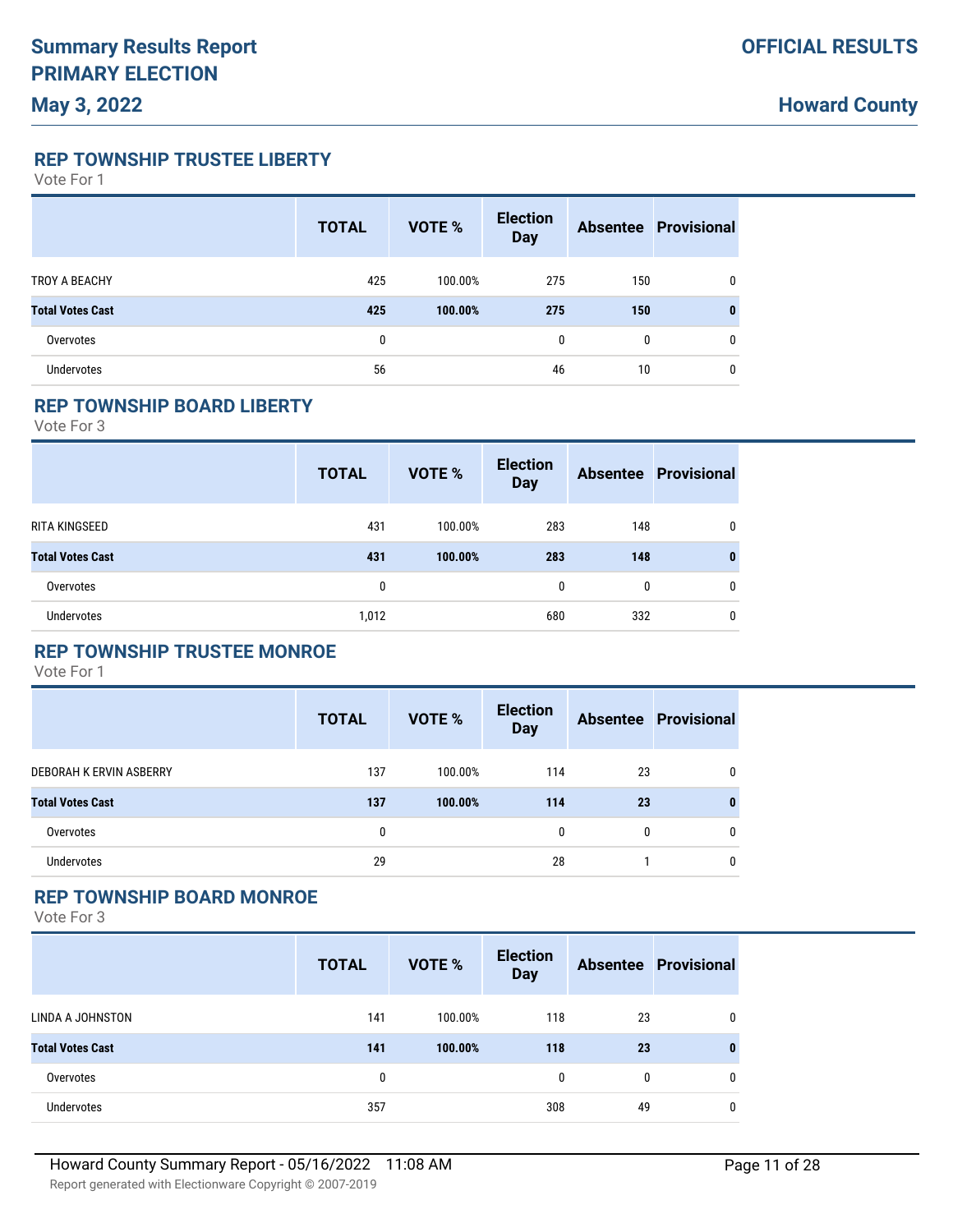**REP TOWNSHIP TRUSTEE TAYLOR**

Vote For 1

|                         | <b>TOTAL</b> | <b>VOTE %</b> | <b>Election</b><br><b>Day</b> |     | <b>Absentee Provisional</b> |
|-------------------------|--------------|---------------|-------------------------------|-----|-----------------------------|
| <b>DAVID ANCIL</b>      | 571          | 100.00%       | 422                           | 149 | $\mathbf{0}$                |
| <b>Total Votes Cast</b> | 571          | 100.00%       | 422                           | 149 | 0                           |
| Overvotes               | 0            |               | $\mathbf{0}$                  | 0   | $\mathbf{0}$                |
| <b>Undervotes</b>       | 86           |               | 60                            | 26  | 0                           |

#### **REP TOWNSHIP BOARD TAYLOR**

Vote For 3

|                         | <b>TOTAL</b> | VOTE %  | <b>Election</b><br><b>Day</b> |     | <b>Absentee Provisional</b> |
|-------------------------|--------------|---------|-------------------------------|-----|-----------------------------|
| <b>STEVE STACKHOUSE</b> | 574          | 100.00% | 423                           | 151 | 0                           |
| <b>Total Votes Cast</b> | 574          | 100.00% | 423                           | 151 | 0                           |
| Overvotes               | 0            |         | $\mathbf{0}$                  | 0   | 0                           |
| <b>Undervotes</b>       | 1,397        |         | 1,023                         | 374 | 0                           |

### **REP TOWNSHIP TRUSTEE UNION**

Vote For 1

|                         | <b>TOTAL</b> | <b>VOTE %</b> | <b>Election</b><br><b>Day</b> |              | <b>Absentee Provisional</b> |
|-------------------------|--------------|---------------|-------------------------------|--------------|-----------------------------|
| NO CANDIDATE FILED      | 0            |               | 0                             | $\mathbf{0}$ | $\mathbf{0}$                |
| <b>Total Votes Cast</b> | $\bf{0}$     | 0.00%         | $\mathbf{0}$                  | $\bf{0}$     | 0                           |
| Overvotes               | 0            |               | 0                             | $\mathbf{0}$ | $\mathbf{0}$                |
| <b>Undervotes</b>       | 120          |               | 91                            | 29           | $\mathbf{0}$                |

#### **REP TOWNSHIP BOARD UNION**

|                         | <b>TOTAL</b> | <b>VOTE %</b> | <b>Election</b><br><b>Day</b> |    | <b>Absentee Provisional</b> |
|-------------------------|--------------|---------------|-------------------------------|----|-----------------------------|
| NO CANDIDATE FILED      | 0            |               | $\mathbf{0}$                  | 0  |                             |
| <b>Total Votes Cast</b> | $\bf{0}$     | 0.00%         | $\bf{0}$                      | 0  |                             |
| Overvotes               | 0            |               | 0                             | 0  |                             |
| Undervotes              | 360          |               | 273                           | 87 |                             |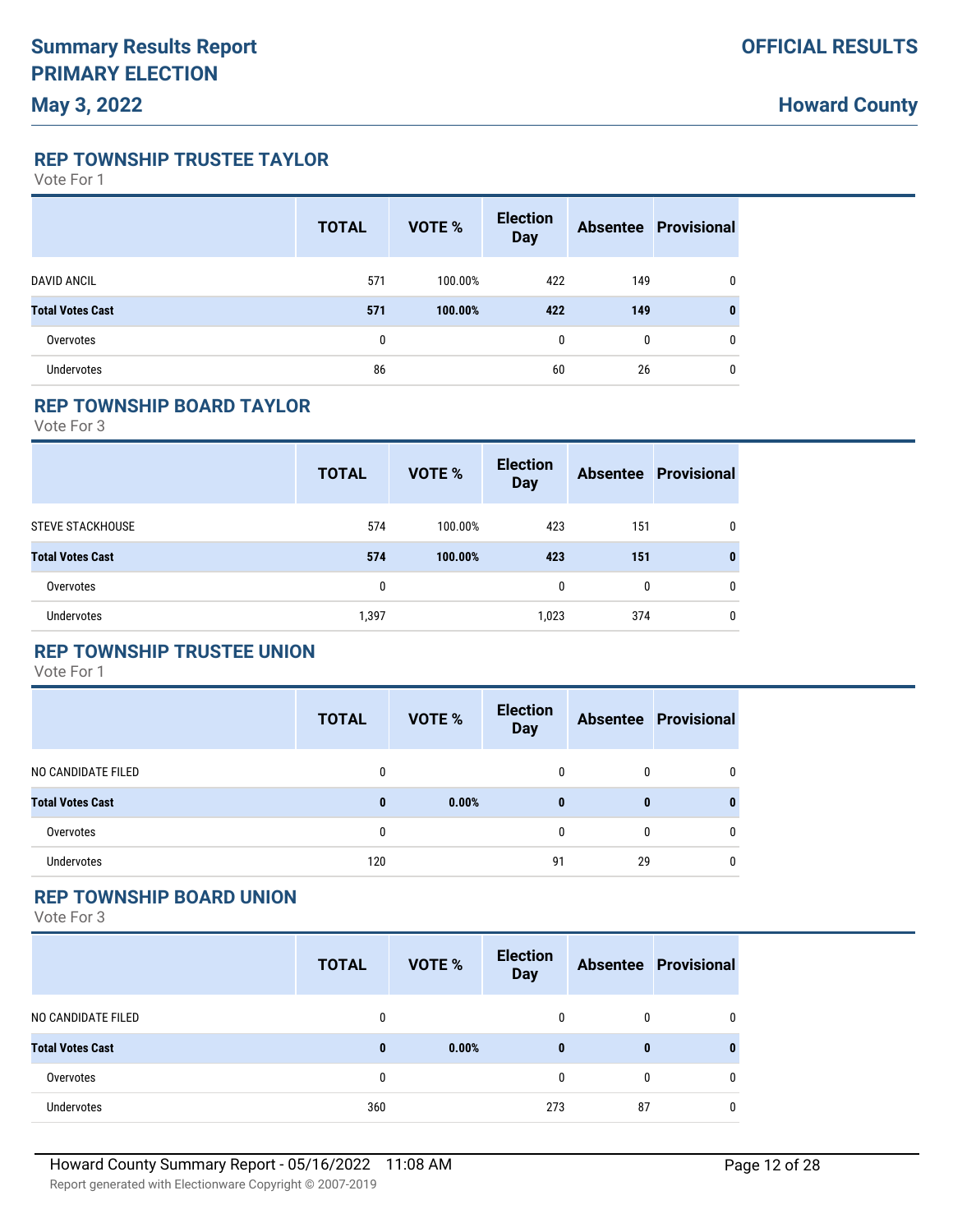**REP CLERK-TREASURER GREENTOWN**

Vote For 1

**May 3, 2022**

|                         | <b>TOTAL</b> | VOTE %  | <b>Election</b><br><b>Day</b> |    | <b>Absentee Provisional</b> |
|-------------------------|--------------|---------|-------------------------------|----|-----------------------------|
| <b>TERESA DUKE</b>      | 184          | 100.00% | 133                           | 51 | 0                           |
| <b>Total Votes Cast</b> | 184          | 100.00% | 133                           | 51 | 0                           |
| Overvotes               | 0            |         | $\mathbf{0}$                  | 0  | 0                           |
| <b>Undervotes</b>       | 20           |         | 16                            | 4  | 0                           |

#### **REP TOWN COUNCIL AT-LARGE GREENTOWN**

Vote For 2

|                         | <b>TOTAL</b> | <b>VOTE %</b> | <b>Election</b><br><b>Day</b> |    | <b>Absentee Provisional</b> |
|-------------------------|--------------|---------------|-------------------------------|----|-----------------------------|
| <b>JAMES R SKINNER</b>  | 177          | 100.00%       | 129                           | 48 | 0                           |
| <b>Total Votes Cast</b> | 177          | 100.00%       | 129                           | 48 | 0                           |
| Overvotes               | 0            |               | 0                             | 0  | 0                           |
| <b>Undervotes</b>       | 231          |               | 169                           | 62 | 0                           |

#### **REP STATE CONVENTION DLG AT LARGE**

|                          | <b>TOTAL</b> | <b>VOTE %</b> | <b>Election</b><br><b>Day</b> |        | <b>Absentee Provisional</b> |
|--------------------------|--------------|---------------|-------------------------------|--------|-----------------------------|
| <b>HEATH R VANNATTER</b> | 3,781        | 36.30%        | 2,615                         | 1,155  | 11                          |
| <b>JACK DODD</b>         | 3,422        | 32.85%        | 2,397                         | 1,017  | 8                           |
| <b>JEFF L KUHN</b>       | 3,213        | 30.85%        | 2,240                         | 967    | 6                           |
| <b>Total Votes Cast</b>  | 10,416       | 100.00%       | 7,252                         | 3,139  | 25                          |
| Overvotes                | 0            |               | 0                             | 0      | $\mathbf 0$                 |
| <b>Undervotes</b>        | 50,854       |               | 36,462                        | 14,263 | 129                         |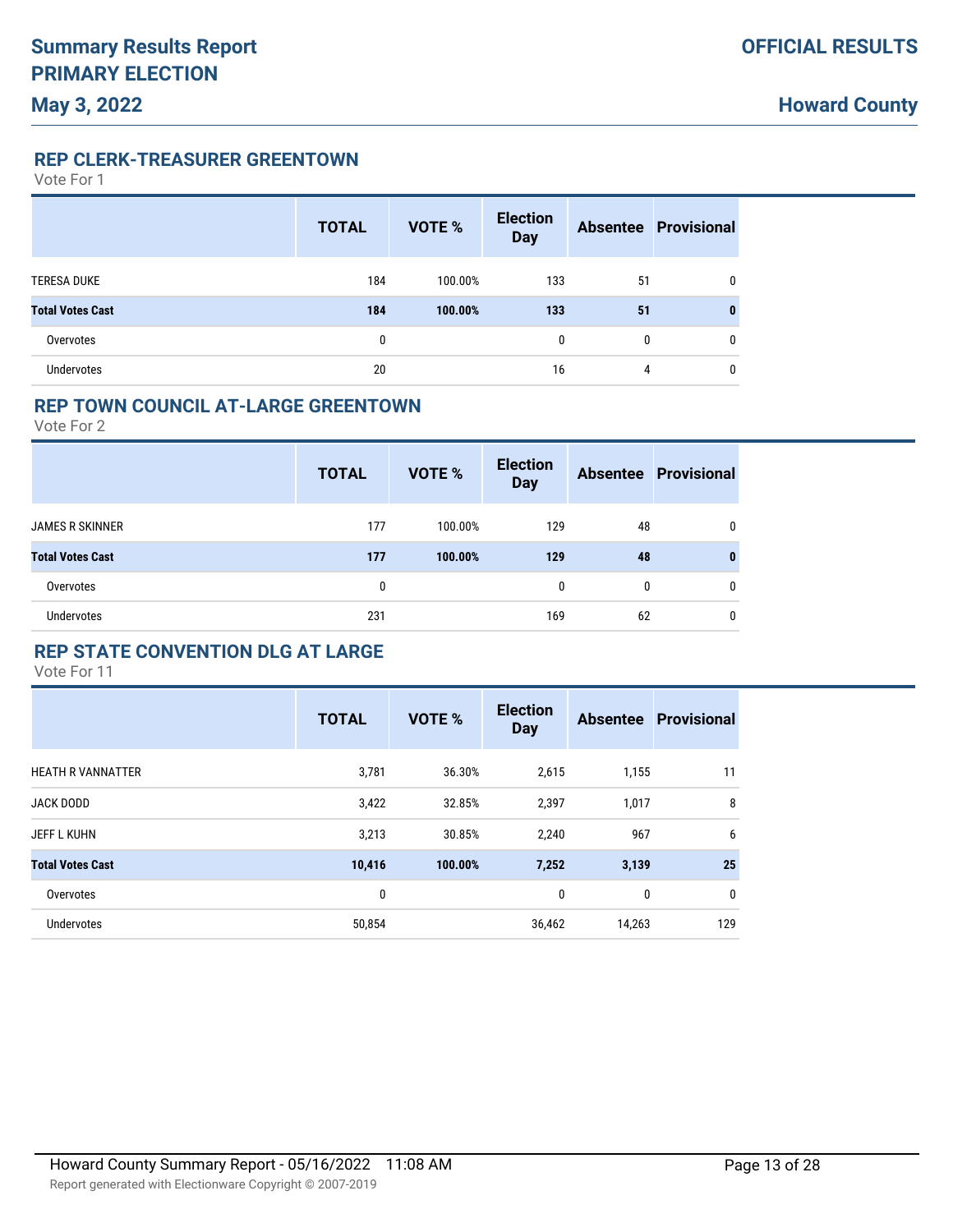**REP STATE CONVENTION DLG DST 1**

Vote For 5

|                         | <b>TOTAL</b> | <b>VOTE %</b> | <b>Election</b><br><b>Day</b> |       | <b>Absentee Provisional</b> |
|-------------------------|--------------|---------------|-------------------------------|-------|-----------------------------|
| <b>JAMES R BUCK</b>     | 1,180        | 19.36%        | 842                           | 336   | $\overline{2}$              |
| <b>JAMES FLEMING</b>    | 1,128        | 18.50%        | 799                           | 327   | $\overline{2}$              |
| <b>FRANK R FAULKNER</b> | 1,045        | 17.14%        | 746                           | 297   | $\overline{2}$              |
| <b>NATHAN NICHOLSON</b> | 938          | 15.39%        | 669                           | 267   | $\overline{2}$              |
| <b>JUDY BUCK</b>        | 936          | 15.35%        | 657                           | 276   | 3                           |
| <b>CLEE R OLIVER</b>    | 869          | 14.26%        | 616                           | 250   | 3                           |
| <b>Total Votes Cast</b> | 6,096        | 100.00%       | 4,329                         | 1,753 | 14                          |
| Overvotes               | 20           |               | 10                            | 10    | 0                           |
| <b>Undervotes</b>       | 2,869        |               | 2,191                         | 672   | 6                           |

### **REP STATE CONVENTION DLG DST 2**

|                         | <b>TOTAL</b> | <b>VOTE %</b> | <b>Election</b><br><b>Day</b> |       | <b>Absentee Provisional</b> |
|-------------------------|--------------|---------------|-------------------------------|-------|-----------------------------|
| <b>MIKE KARICKHOFF</b>  | 1,605        | 21.37%        | 1,110                         | 490   | 5                           |
| <b>BRYAN ALEXANDER</b>  | 1,337        | 17.81%        | 929                           | 404   | $\overline{4}$              |
| <b>MARK HURT</b>        | 1,284        | 17.10%        | 884                           | 395   | 5                           |
| <b>TAMMY ALEXANDER</b>  | 1,253        | 16.69%        | 873                           | 375   | 5                           |
| JEANETTE GRAU           | 1,023        | 13.62%        | 695                           | 325   | 3                           |
| <b>JEFF JACKSON</b>     | 1,007        | 13.41%        | 694                           | 309   | $\overline{4}$              |
| <b>Total Votes Cast</b> | 7,509        | 100.00%       | 5,185                         | 2,298 | 26                          |
| Overvotes               | 70           |               | 50                            | 20    | $\mathbf{0}$                |
| <b>Undervotes</b>       | 3,686        |               | 2,625                         | 1,037 | 24                          |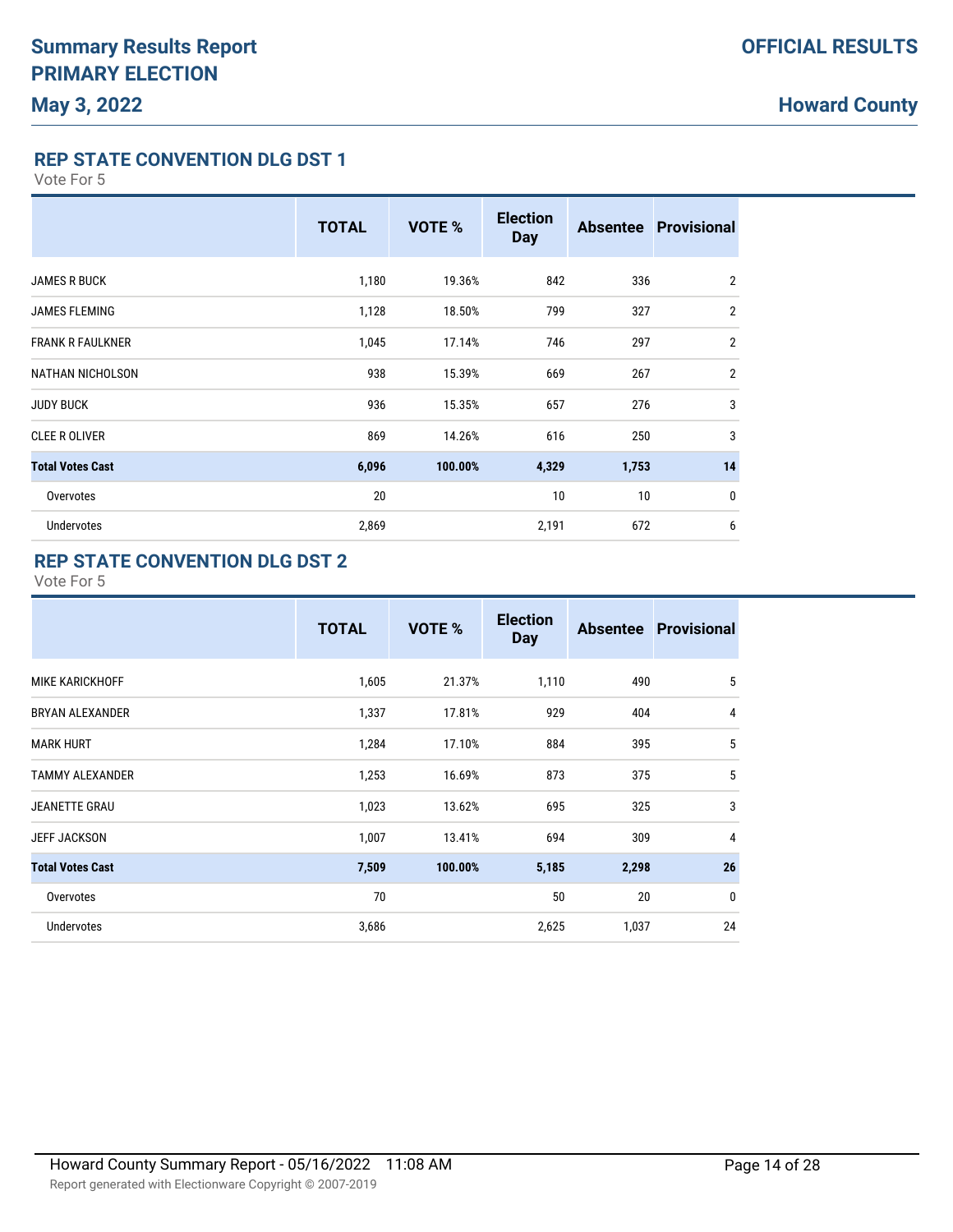**REP STATE CONVENTION DLG DST 3**

Vote For 5

|                         | <b>TOTAL</b> | <b>VOTE %</b> | <b>Election</b><br><b>Day</b> |       | <b>Absentee Provisional</b> |
|-------------------------|--------------|---------------|-------------------------------|-------|-----------------------------|
| <b>JORDAN J BUCKLEY</b> | 1,072        | 21.75%        | 765                           | 307   | $\mathbf 0$                 |
| <b>DARYL MAPLE</b>      | 1,030        | 20.90%        | 733                           | 297   | 0                           |
| JONATHAN UNDERWOOD      | 812          | 16.47%        | 583                           | 229   | 0                           |
| <b>DONNA S MEYER</b>    | 687          | 13.94%        | 485                           | 202   | 0                           |
| <b>JULIA K BOND</b>     | 668          | 13.55%        | 465                           | 203   | 0                           |
| <b>GLORIA LONG</b>      | 660          | 13.39%        | 457                           | 203   | $\mathbf{0}$                |
| <b>Total Votes Cast</b> | 4,929        | 100.00%       | 3,488                         | 1,441 | $\mathbf{0}$                |
| Overvotes               | 20           |               | 5                             | 15    | 0                           |
| <b>Undervotes</b>       | 2,651        |               | 1,987                         | 664   | 0                           |

### **DEM US SENATOR**

Vote For 1

| <b>Absentee Provisional</b> |
|-----------------------------|
|                             |
|                             |
|                             |
| n                           |
|                             |

### **DEM US REPRESENTATIVE DST 4**

|                          | <b>TOTAL</b> | VOTE %  | <b>Election</b><br><b>Day</b> |              | <b>Absentee Provisional</b> |
|--------------------------|--------------|---------|-------------------------------|--------------|-----------------------------|
| <b>ROGER A DAY</b>       | 7            | 53.85%  | 3                             | 4            | $\mathbf{0}$                |
| <b>HOWARD J POLLCHIK</b> | 6            | 46.15%  | 2                             | 4            | $\mathbf{0}$                |
| <b>Total Votes Cast</b>  | 13           | 100.00% | 5                             | 8            | $\bf{0}$                    |
| Overvotes                | 0            |         | $\mathbf{0}$                  | $\mathbf{0}$ | $\mathbf{0}$                |
| Undervotes               | 2            |         |                               |              | 0                           |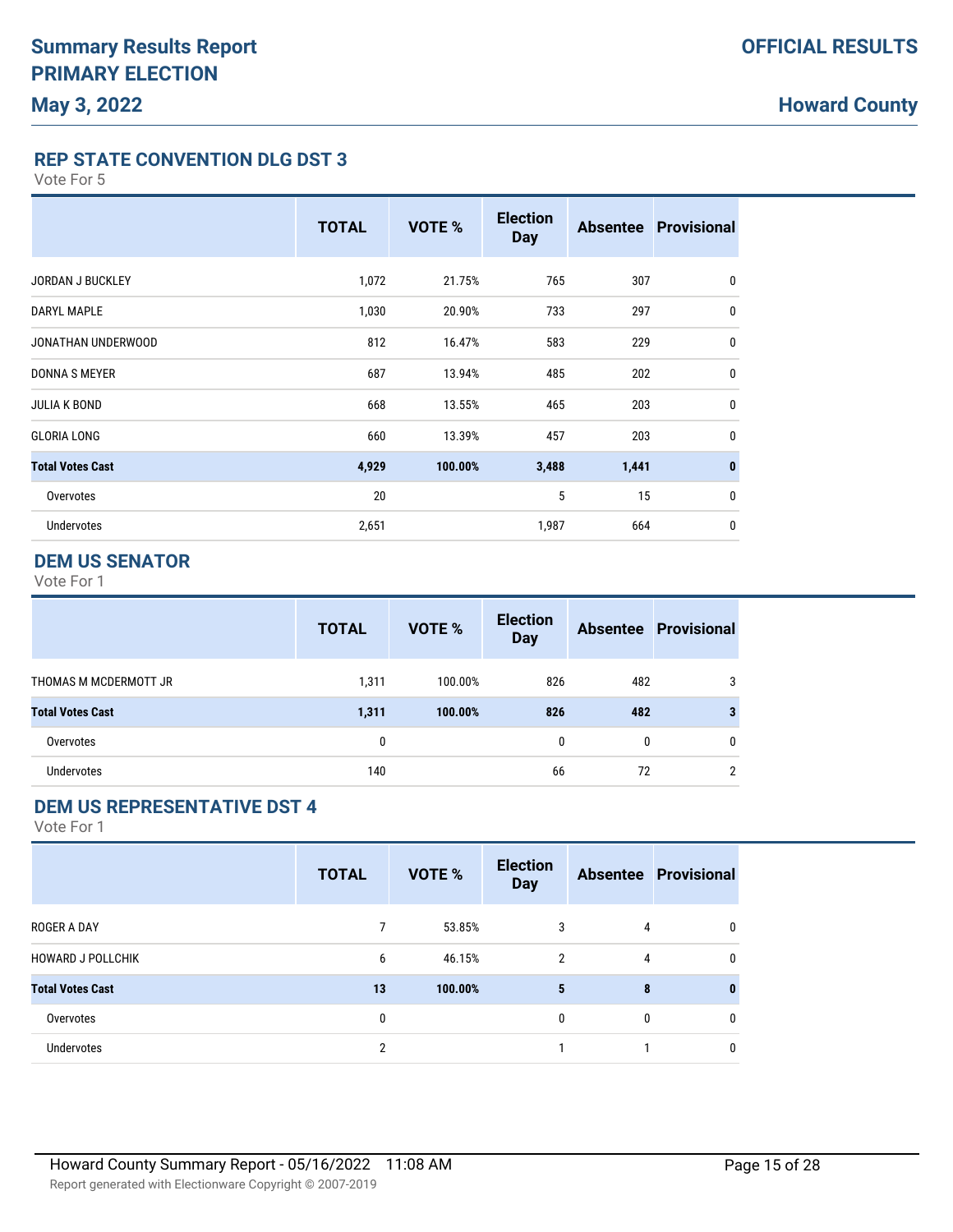**DEM US REPRESENTATIVE DST 5**

Vote For 1

**May 3, 2022**

|                         | <b>TOTAL</b>   | <b>VOTE %</b> | <b>Election</b><br><b>Day</b> |     | <b>Absentee Provisional</b> |
|-------------------------|----------------|---------------|-------------------------------|-----|-----------------------------|
| <b>JEANNINE LAKE</b>    | 818            | 59.97%        | 494                           | 322 | 2                           |
| <b>MATTHEW HALL</b>     | 546            | 40.03%        | 352                           | 193 |                             |
| <b>Total Votes Cast</b> | 1,364          | 100.00%       | 846                           | 515 |                             |
| Overvotes               | $\overline{2}$ |               |                               |     | 0                           |
| Undervotes              | 48             |               | 25                            | 21  | $\overline{2}$              |

### **DEM STATE SENATOR DST 21**

Vote For 1

|                         | <b>TOTAL</b> | <b>VOTE %</b> | <b>Election</b><br><b>Day</b> |     | <b>Absentee Provisional</b> |
|-------------------------|--------------|---------------|-------------------------------|-----|-----------------------------|
| NO CANDIDATE FILED      | $\mathbf{0}$ |               | 0                             | 0   | 0                           |
| <b>Total Votes Cast</b> | $\bf{0}$     | 0.00%         | $\bf{0}$                      | 0   | 0                           |
| Overvotes               | 0            |               | 0                             | 0   | 0                           |
| Undervotes              | 1,238        |               | 752                           | 481 | 5                           |

#### **DEM STATE REPRESENTATIVE DST 30**

Vote For 1

|                         | <b>TOTAL</b> | <b>VOTE %</b> | <b>Election</b><br><b>Day</b> |     | <b>Absentee Provisional</b> |
|-------------------------|--------------|---------------|-------------------------------|-----|-----------------------------|
| <b>ROBIN WILLIAMS</b>   | 1,046        | 100.00%       | 655                           | 388 | 3                           |
| <b>Total Votes Cast</b> | 1,046        | 100.00%       | 655                           | 388 | 3                           |
| Overvotes               | 0            |               | $\mathbf{0}$                  | 0   | $\mathbf{0}$                |
| <b>Undervotes</b>       | 134          |               | 66                            | 66  | $\overline{2}$              |

#### **DEM STATE REPRESENTATIVE DST 38**

|                         | <b>TOTAL</b> | VOTE % | <b>Election</b><br><b>Day</b> |     | <b>Absentee Provisional</b> |
|-------------------------|--------------|--------|-------------------------------|-----|-----------------------------|
| NO CANDIDATE FILED      | 0            |        |                               | 0   |                             |
| <b>Total Votes Cast</b> | $\bf{0}$     | 0.00%  | $\bf{0}$                      | 0   |                             |
| Overvotes               | 0            |        |                               | 0   |                             |
| <b>Undervotes</b>       | 271          |        | 171                           | 100 |                             |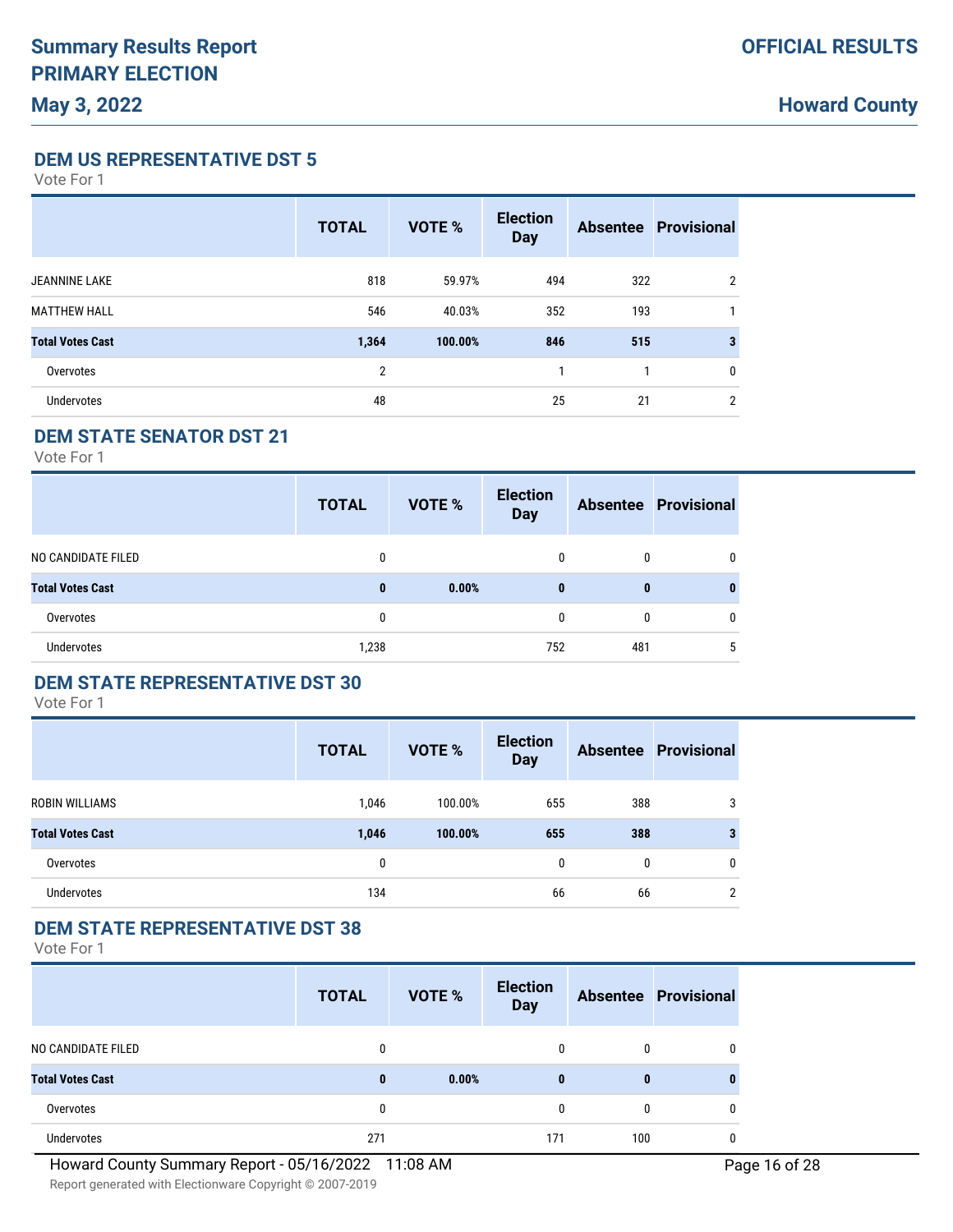#### **DEM JUDGE SUPERIOR COURT 1 HOWARD**

Vote For 1

|                         | <b>TOTAL</b> | <b>VOTE %</b> | <b>Election</b><br><b>Day</b> |     | <b>Absentee Provisional</b> |
|-------------------------|--------------|---------------|-------------------------------|-----|-----------------------------|
| NO CANDIDATE FILED      | $\mathbf{0}$ |               | 0                             | 0   | 0                           |
| <b>Total Votes Cast</b> | $\bf{0}$     | 0.00%         | $\bf{0}$                      | 0   | 0                           |
| Overvotes               | 0            |               | 0                             | 0   | $\mathbf{0}$                |
| <b>Undervotes</b>       | 1,451        |               | 892                           | 554 | 5                           |

#### **DEM PROSECUTING ATTORNEY HOWARD**

Vote For 1

|                         | <b>TOTAL</b> | VOTE % | <b>Election</b><br><b>Day</b> |     | <b>Absentee Provisional</b> |
|-------------------------|--------------|--------|-------------------------------|-----|-----------------------------|
| NO CANDIDATE FILED      | 0            |        | 0                             | 0   |                             |
| <b>Total Votes Cast</b> | $\bf{0}$     | 0.00%  | $\bf{0}$                      | 0   |                             |
| Overvotes               | 0            |        | 0                             | 0   |                             |
| <b>Undervotes</b>       | 1,451        |        | 892                           | 554 |                             |

### **DEM CIRCUIT COURT CLERK HOWARD**

Vote For 1

|                         | <b>TOTAL</b> | <b>VOTE %</b> | <b>Election</b><br><b>Day</b> |     | <b>Absentee Provisional</b> |
|-------------------------|--------------|---------------|-------------------------------|-----|-----------------------------|
| ANNETTE BOURFF MILAM    | 1,320        | 100.00%       | 827                           | 489 | 4                           |
| <b>Total Votes Cast</b> | 1,320        | 100.00%       | 827                           | 489 | $\overline{4}$              |
| Overvotes               | 0            |               | 0                             | 0   | $\mathbf{0}$                |
| <b>Undervotes</b>       | 131          |               | 65                            | 65  |                             |

#### **DEM RECORDER COUNTY**

|                         | <b>TOTAL</b> | <b>VOTE %</b> | <b>Election</b><br><b>Day</b> |     | <b>Absentee Provisional</b> |
|-------------------------|--------------|---------------|-------------------------------|-----|-----------------------------|
| NO CANDIDATE FILED      | 0            |               | 0                             | 0   |                             |
| <b>Total Votes Cast</b> | $\mathbf{0}$ | 0.00%         | $\bf{0}$                      | 0   |                             |
| Overvotes               | 0            |               | 0                             | 0   |                             |
| Undervotes              | 1,451        |               | 892                           | 554 | 5                           |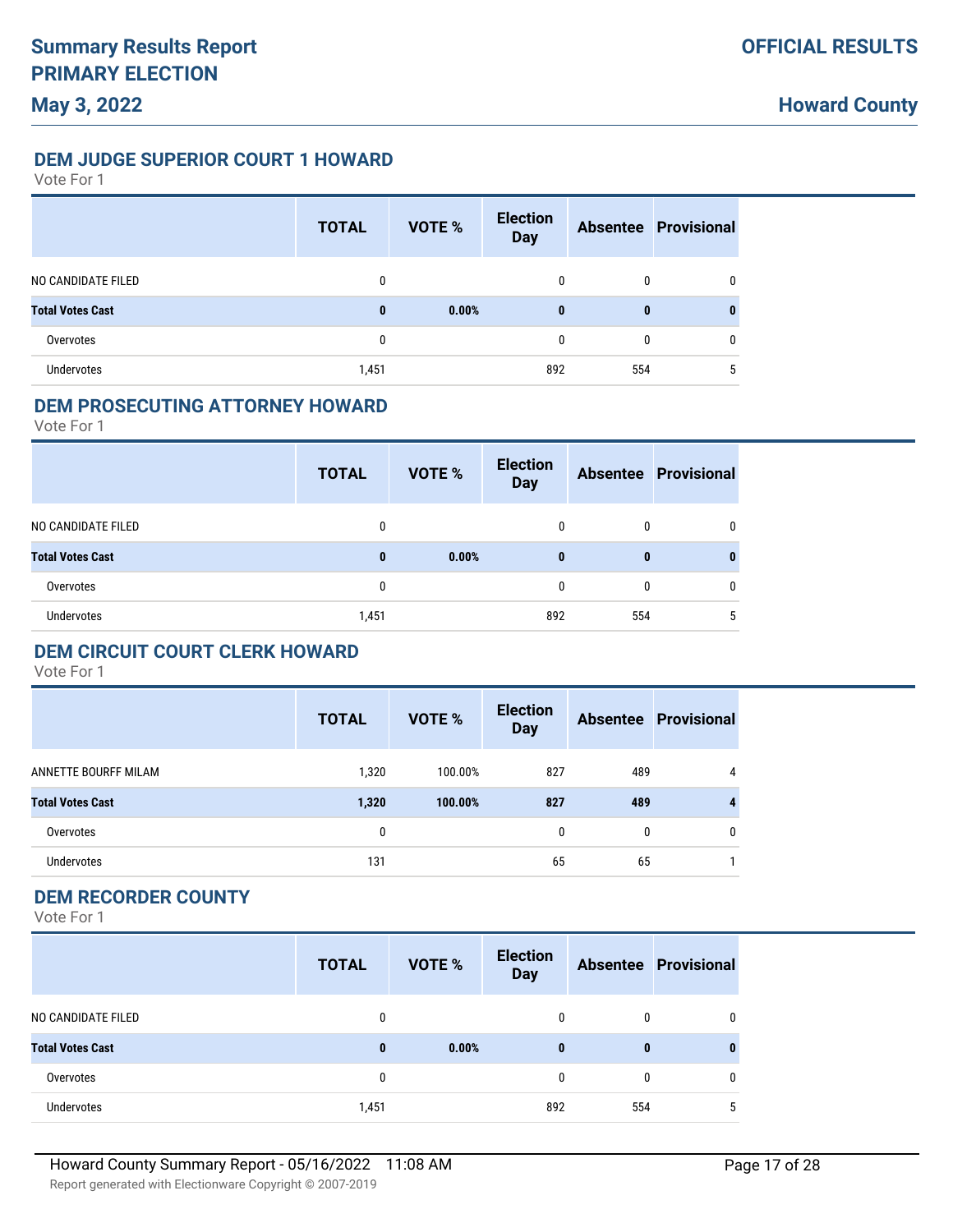**Howard County**

#### **DEM SHERIFF COUNTY**

Vote For 1

|                         | <b>TOTAL</b> | VOTE % | <b>Election</b><br><b>Day</b> |     | <b>Absentee Provisional</b> |
|-------------------------|--------------|--------|-------------------------------|-----|-----------------------------|
| NO CANDIDATE FILED      |              |        | 0                             | 0   | 0                           |
| <b>Total Votes Cast</b> | $\bf{0}$     | 0.00%  | $\bf{0}$                      | 0   | 0                           |
| Overvotes               | 0            |        | $\mathbf{0}$                  | 0   | 0                           |
| <b>Undervotes</b>       | 1,451        |        | 892                           | 554 | 5                           |

#### **DEM ASSESSOR COUNTY**

Vote For 1

|                         | <b>TOTAL</b> | <b>VOTE %</b> | <b>Election</b><br><b>Day</b> |     | <b>Absentee Provisional</b> |
|-------------------------|--------------|---------------|-------------------------------|-----|-----------------------------|
| NO CANDIDATE FILED      |              |               | $\Omega$                      | 0   | 0                           |
| <b>Total Votes Cast</b> | $\bf{0}$     | 0.00%         | $\bf{0}$                      | 0   |                             |
| Overvotes               | 0            |               | 0                             | 0   | 0                           |
| <b>Undervotes</b>       | 1,451        |               | 892                           | 554 | 5                           |

#### **DEM COUNTY COMMISSIONER DST 1**

Vote For 1

|                         | <b>TOTAL</b> | <b>VOTE %</b> | <b>Election</b><br><b>Day</b> |     | <b>Absentee Provisional</b> |
|-------------------------|--------------|---------------|-------------------------------|-----|-----------------------------|
| LISA WASHINGTON         | 1,329        | 100.00%       | 835                           | 489 | 5                           |
| <b>Total Votes Cast</b> | 1,329        | 100.00%       | 835                           | 489 | 5                           |
| Overvotes               | 0            |               | 0                             | 0   | $\mathbf{0}$                |
| <b>Undervotes</b>       | 122          |               | 57                            | 65  | 0                           |

### **DEM COUNTY COUNCIL DST 1**

|                         | <b>TOTAL</b> | <b>VOTE %</b> | <b>Election</b><br><b>Day</b> |    | <b>Absentee Provisional</b> |
|-------------------------|--------------|---------------|-------------------------------|----|-----------------------------|
| NO CANDIDATE FILED      | 0            |               | 0                             | 0  |                             |
| <b>Total Votes Cast</b> | 0            | 0.00%         | $\bf{0}$                      | 0  |                             |
| Overvotes               | 0            |               | 0                             | 0  |                             |
| <b>Undervotes</b>       | 295          |               | 194                           | 99 |                             |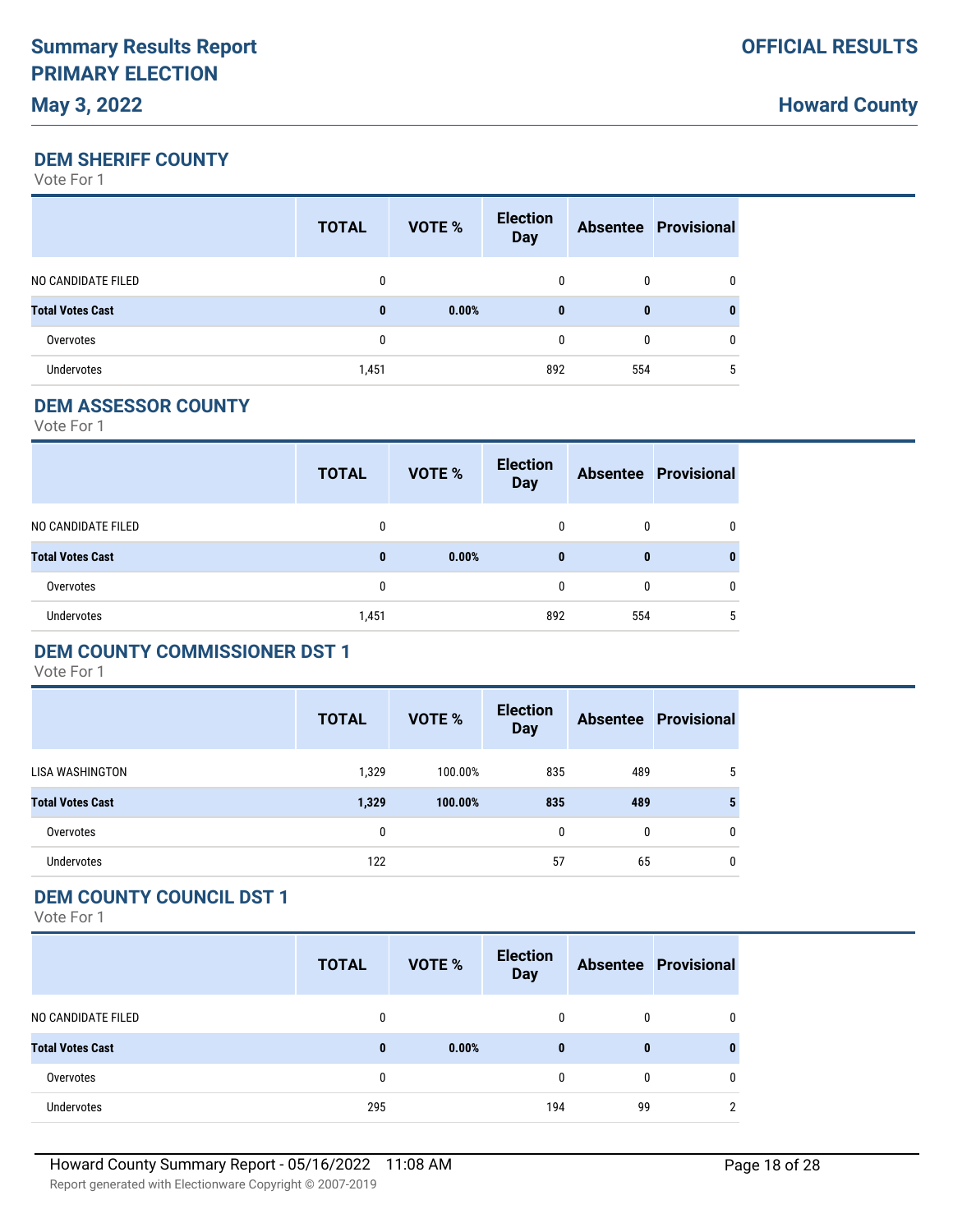**Howard County**

**DEM COUNTY COUNCIL DST 2**

Vote For 1

|                         | <b>TOTAL</b> | <b>VOTE %</b> | <b>Election</b><br><b>Day</b> |     | <b>Absentee Provisional</b> |
|-------------------------|--------------|---------------|-------------------------------|-----|-----------------------------|
| NO CANDIDATE FILED      | 0            |               | $\mathbf{0}$                  | 0   | 0                           |
| <b>Total Votes Cast</b> | $\mathbf{0}$ | 0.00%         | $\bf{0}$                      | 0   | 0                           |
| Overvotes               | 0            |               | $\mathbf{0}$                  | 0   | 0                           |
| <b>Undervotes</b>       | 377          |               | 220                           | 156 |                             |

### **DEM COUNTY COUNCIL DST 3**

Vote For 1

|                         | <b>TOTAL</b> | VOTE % | <b>Election</b><br><b>Day</b> |     | <b>Absentee Provisional</b> |
|-------------------------|--------------|--------|-------------------------------|-----|-----------------------------|
| NO CANDIDATE FILED      | 0            |        | 0                             | 0   |                             |
| <b>Total Votes Cast</b> | $\bf{0}$     | 0.00%  | $\bf{0}$                      | 0   |                             |
| Overvotes               | 0            |        | 0                             | 0   |                             |
| <b>Undervotes</b>       | 442          |        | 279                           | 161 |                             |

# **DEM COUNTY COUNCIL DST 4**

Vote For 1

|                         | <b>TOTAL</b> | <b>VOTE %</b> | <b>Election</b><br><b>Day</b> |              | <b>Absentee Provisional</b> |
|-------------------------|--------------|---------------|-------------------------------|--------------|-----------------------------|
| <b>CIDNEE WARD</b>      | 301          | 100.00%       | 183                           | 118          | $\mathbf{0}$                |
| <b>Total Votes Cast</b> | 301          | 100.00%       | 183                           | 118          | $\mathbf{0}$                |
| Overvotes               | 0            |               | $\mathbf{0}$                  | $\mathbf{0}$ | $\mathbf{0}$                |
| <b>Undervotes</b>       | 36           |               | 16                            | 20           | 0                           |

#### **DEM TOWNSHIP ASSESSOR CENTER**

|                         | <b>TOTAL</b> | <b>VOTE %</b> | <b>Election</b><br><b>Day</b> |     | <b>Absentee Provisional</b> |
|-------------------------|--------------|---------------|-------------------------------|-----|-----------------------------|
| SHEILA LOUKS PULLEN     | 843          | 100.00%       | 507                           | 333 | 3                           |
| <b>Total Votes Cast</b> | 843          | 100.00%       | 507                           | 333 | 3                           |
| Overvotes               | 0            |               | 0                             | 0   | 0                           |
| <b>Undervotes</b>       | 106          |               | 52                            | 53  |                             |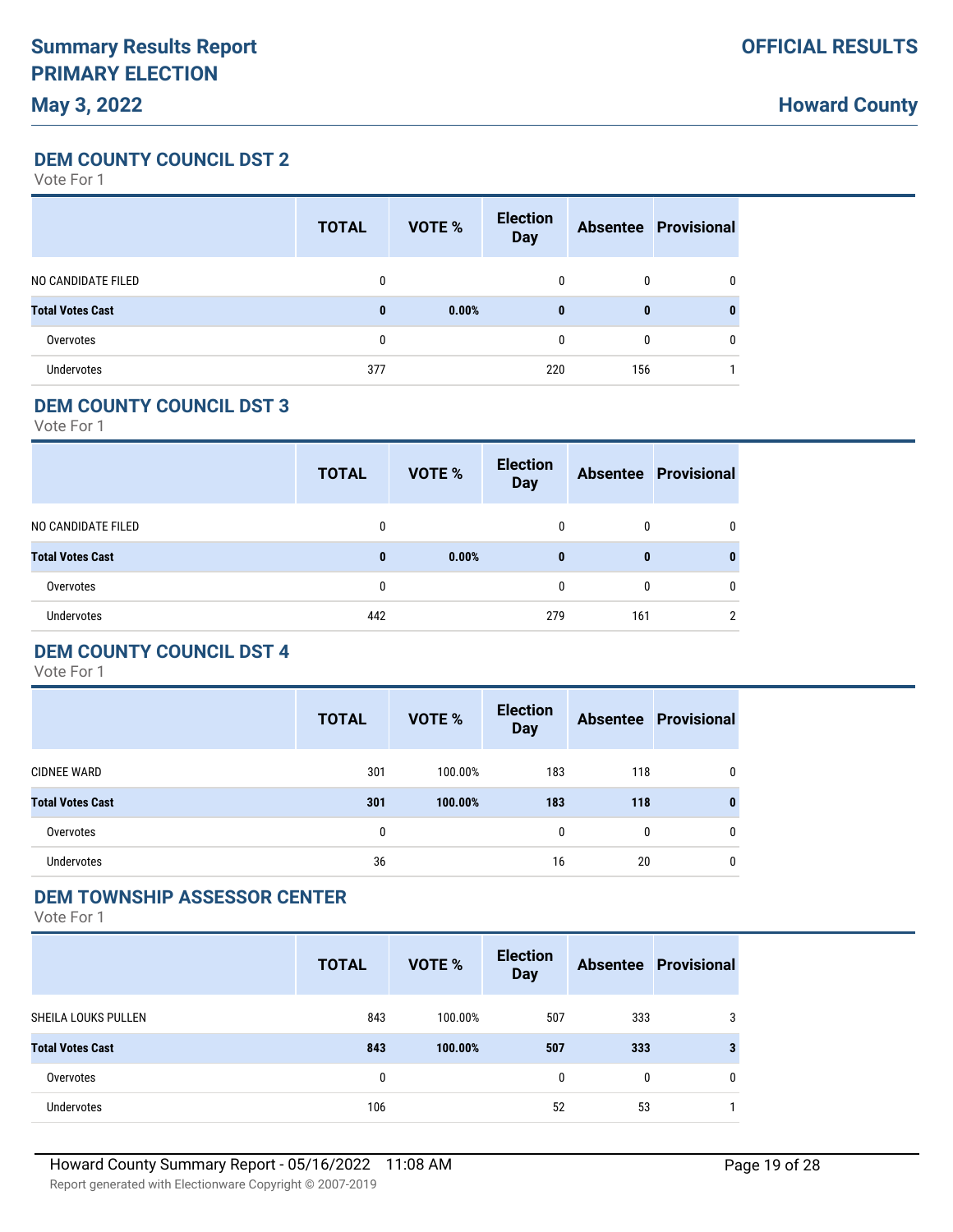**DEM TOWNSHIP TRUSTEE CENTER**

Vote For 1

|                         | <b>TOTAL</b> | <b>VOTE %</b> | <b>Election</b><br><b>Day</b> |     | <b>Absentee Provisional</b> |
|-------------------------|--------------|---------------|-------------------------------|-----|-----------------------------|
| ANDREW DURHAM           | 809          | 100.00%       | 500                           | 308 |                             |
| <b>Total Votes Cast</b> | 809          | 100.00%       | 500                           | 308 |                             |
| Overvotes               | 0            |               | $\mathbf{0}$                  | 0   | $\mathbf{0}$                |
| <b>Undervotes</b>       | 140          |               | 59                            | 78  | 3                           |

#### **DEM TOWNSHIP BOARD CENTER**

Vote For 3

|                         | <b>TOTAL</b> | VOTE %  | <b>Election</b><br><b>Day</b> |     | <b>Absentee Provisional</b> |
|-------------------------|--------------|---------|-------------------------------|-----|-----------------------------|
| NATALIE GUEST BORN      | 707          | 52.18%  | 411                           | 295 |                             |
| <b>STEVE GEISELMAN</b>  | 648          | 47.82%  | 388                           | 259 |                             |
| <b>Total Votes Cast</b> | 1,355        | 100.00% | 799                           | 554 | 2                           |
| Overvotes               | 0            |         | 0                             | 0   | 0                           |
| Undervotes              | 1,492        |         | 878                           | 604 | 10                          |

### **DEM TOWNSHIP TRUSTEE CLAY**

Vote For 1

|                         | <b>TOTAL</b> | <b>VOTE %</b> | <b>Election</b><br><b>Day</b> |    | <b>Absentee Provisional</b> |
|-------------------------|--------------|---------------|-------------------------------|----|-----------------------------|
| NO CANDIDATE FILED      | 0            |               | 0                             | 0  | 0                           |
| <b>Total Votes Cast</b> | $\bf{0}$     | 0.00%         | $\bf{0}$                      | 0  | 0                           |
| Overvotes               | 0            |               | 0                             | 0  | 0                           |
| Undervotes              | 46           |               | 29                            | 17 | 0                           |

# **DEM TOWNSHIP BOARD CLAY**

|                         | <b>TOTAL</b> | VOTE % | <b>Election</b><br><b>Day</b> |    | <b>Absentee Provisional</b> |
|-------------------------|--------------|--------|-------------------------------|----|-----------------------------|
| NO CANDIDATE FILED      | 0            |        | 0                             | 0  | 0                           |
| <b>Total Votes Cast</b> | $\bf{0}$     | 0.00%  | $\bf{0}$                      | 0  |                             |
| Overvotes               | 0            |        | 0                             | 0  |                             |
| <b>Undervotes</b>       | 138          |        | 87                            | 51 |                             |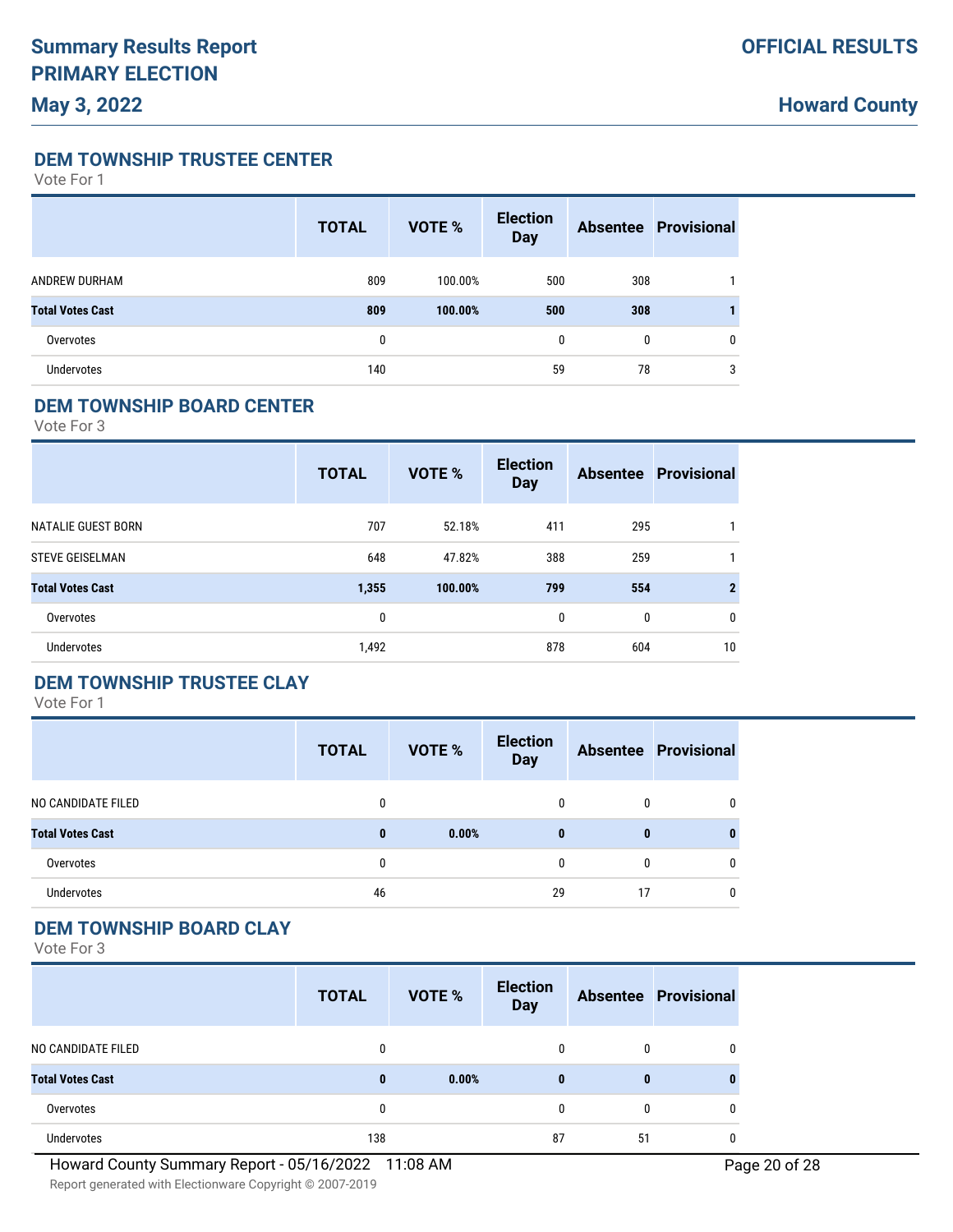**Howard County**

**DEM TOWNSHIP TRUSTEE ERVIN**

Vote For 1

|                         | <b>TOTAL</b> | VOTE % | <b>Election</b><br><b>Day</b> |   | <b>Absentee Provisional</b> |
|-------------------------|--------------|--------|-------------------------------|---|-----------------------------|
| NO CANDIDATE FILED      | 0            |        | 0                             | 0 |                             |
| <b>Total Votes Cast</b> | $\bf{0}$     | 0.00%  | $\bf{0}$                      | 0 |                             |
| Overvotes               | 0            |        | 0                             | 0 | 0                           |
| <b>Undervotes</b>       | 21           |        | 14                            |   |                             |

#### **DEM TOWNSHIP BOARD ERVIN**

Vote For 3

|                         | <b>TOTAL</b> | <b>VOTE %</b> | <b>Election</b><br><b>Day</b> |    | <b>Absentee Provisional</b> |
|-------------------------|--------------|---------------|-------------------------------|----|-----------------------------|
| NO CANDIDATE FILED      |              |               | 0                             | 0  |                             |
| <b>Total Votes Cast</b> | $\bf{0}$     | 0.00%         | $\bf{0}$                      | 0  |                             |
| Overvotes               | 0            |               | 0                             | 0  | 0                           |
| <b>Undervotes</b>       | 63           |               | 42                            | 21 |                             |

### **DEM TOWNSHIP TRUSTEE HARRISON**

Vote For 1

|                         | <b>TOTAL</b> | <b>VOTE %</b> | <b>Election</b><br><b>Day</b> |              | <b>Absentee Provisional</b> |
|-------------------------|--------------|---------------|-------------------------------|--------------|-----------------------------|
| NO CANDIDATE FILED      | 0            |               |                               | $\mathbf{0}$ | $\mathbf{0}$                |
| <b>Total Votes Cast</b> | $\bf{0}$     | 0.00%         | $\bf{0}$                      | $\bf{0}$     | 0                           |
| Overvotes               | 0            |               |                               | 0            | $\mathbf{0}$                |
| <b>Undervotes</b>       | 118          |               | 80                            | 38           | $\mathbf{0}$                |

#### **DEM TOWNSHIP BOARD HARRISON**

|                         | <b>TOTAL</b> | VOTE % | <b>Election</b><br><b>Day</b> |     | <b>Absentee Provisional</b> |
|-------------------------|--------------|--------|-------------------------------|-----|-----------------------------|
| NO CANDIDATE FILED      | 0            |        | $\mathbf{0}$                  | 0   |                             |
| <b>Total Votes Cast</b> | $\bf{0}$     | 0.00%  | $\bf{0}$                      | 0   |                             |
| Overvotes               | 0            |        | 0                             | 0   |                             |
| <b>Undervotes</b>       | 354          |        | 240                           | 114 |                             |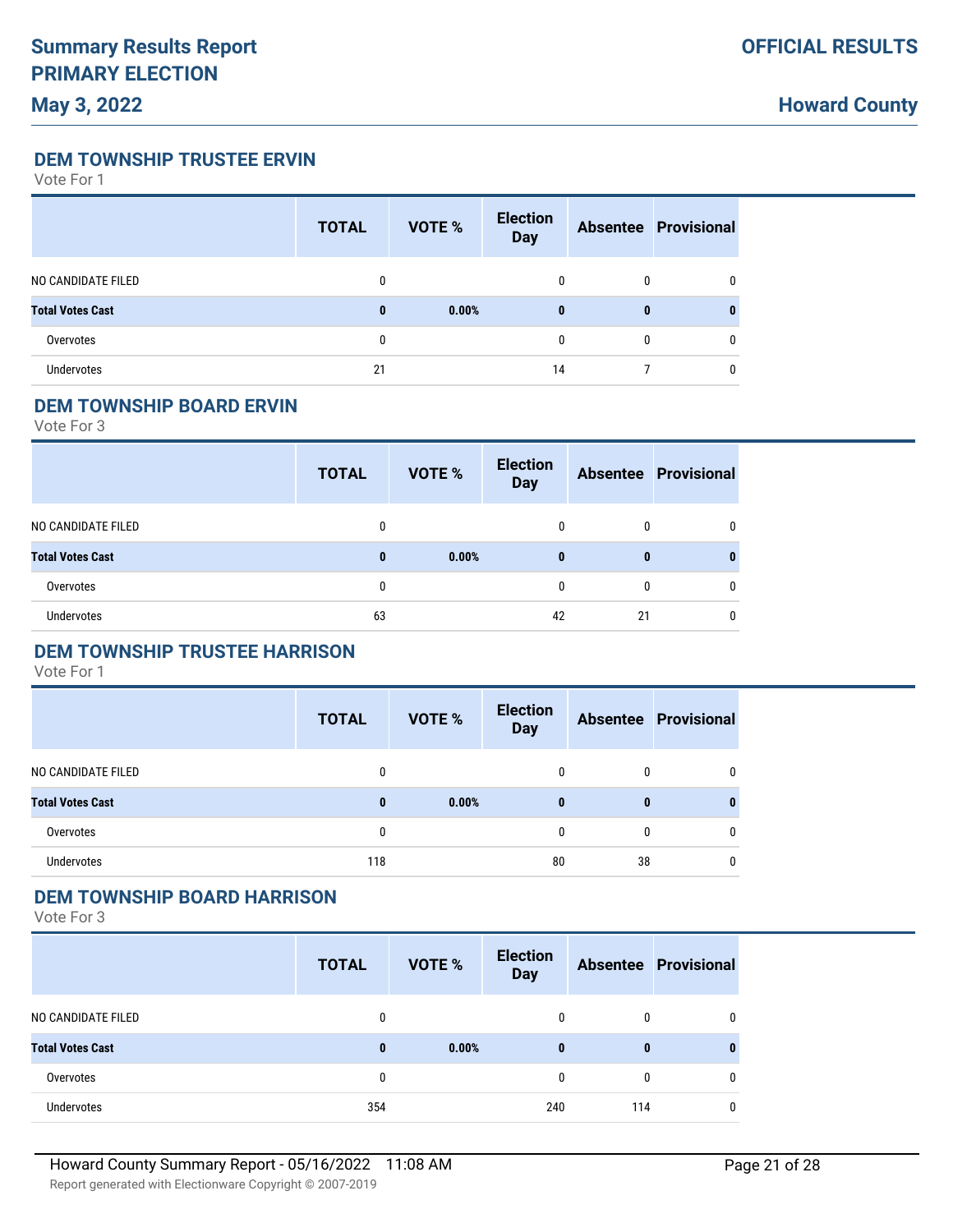**DEM TOWNSHIP TRUSTEE HONEY CREEK**

Vote For 1

|                         | <b>TOTAL</b> | VOTE % | <b>Election</b><br><b>Day</b> |    | <b>Absentee Provisional</b> |
|-------------------------|--------------|--------|-------------------------------|----|-----------------------------|
| NO CANDIDATE FILED      | 0            |        | 0                             | 0  |                             |
| <b>Total Votes Cast</b> | $\bf{0}$     | 0.00%  | $\bf{0}$                      | 0  |                             |
| Overvotes               | 0            |        | 0                             | 0  | 0                           |
| <b>Undervotes</b>       | 35           |        | 20                            | 15 | 0                           |

#### **DEM TOWNSHIP BOARD HONEY CREEK**

Vote For 3

|                         | <b>TOTAL</b> | VOTE % | <b>Election</b><br><b>Day</b> |    | <b>Absentee Provisional</b> |
|-------------------------|--------------|--------|-------------------------------|----|-----------------------------|
| NO CANDIDATE FILED      | $\Omega$     |        | 0                             | 0  |                             |
| <b>Total Votes Cast</b> | $\mathbf{0}$ | 0.00%  | $\bf{0}$                      | 0  |                             |
| Overvotes               | 0            |        | 0                             | 0  |                             |
| <b>Undervotes</b>       | 105          |        | 60                            | 45 |                             |

### **DEM TOWNSHIP TRUSTEE HOWARD**

Vote For 1

|                         | <b>TOTAL</b> | <b>VOTE %</b> | <b>Election</b><br><b>Day</b> |              | <b>Absentee Provisional</b> |
|-------------------------|--------------|---------------|-------------------------------|--------------|-----------------------------|
| NO CANDIDATE FILED      | 0            |               | 0                             | $\mathbf{0}$ | $\mathbf{0}$                |
| <b>Total Votes Cast</b> | $\bf{0}$     | 0.00%         | $\mathbf{0}$                  | 0            | 0                           |
| Overvotes               | 0            |               | $\Omega$                      | $\mathbf{0}$ | $\mathbf{0}$                |
| Undervotes              | 40           |               | 26                            | 14           | $\mathbf{0}$                |

#### **DEM TOWNSHIP BOARD HOWARD**

|                         | <b>TOTAL</b> | <b>VOTE %</b> | <b>Election</b><br><b>Day</b> |    | <b>Absentee Provisional</b> |
|-------------------------|--------------|---------------|-------------------------------|----|-----------------------------|
| NO CANDIDATE FILED      | 0            |               | 0                             | 0  |                             |
| <b>Total Votes Cast</b> | 0            | 0.00%         | $\bf{0}$                      | 0  |                             |
| Overvotes               | 0            |               | $\theta$                      | 0  |                             |
| Undervotes              | 120          |               | 78                            | 42 |                             |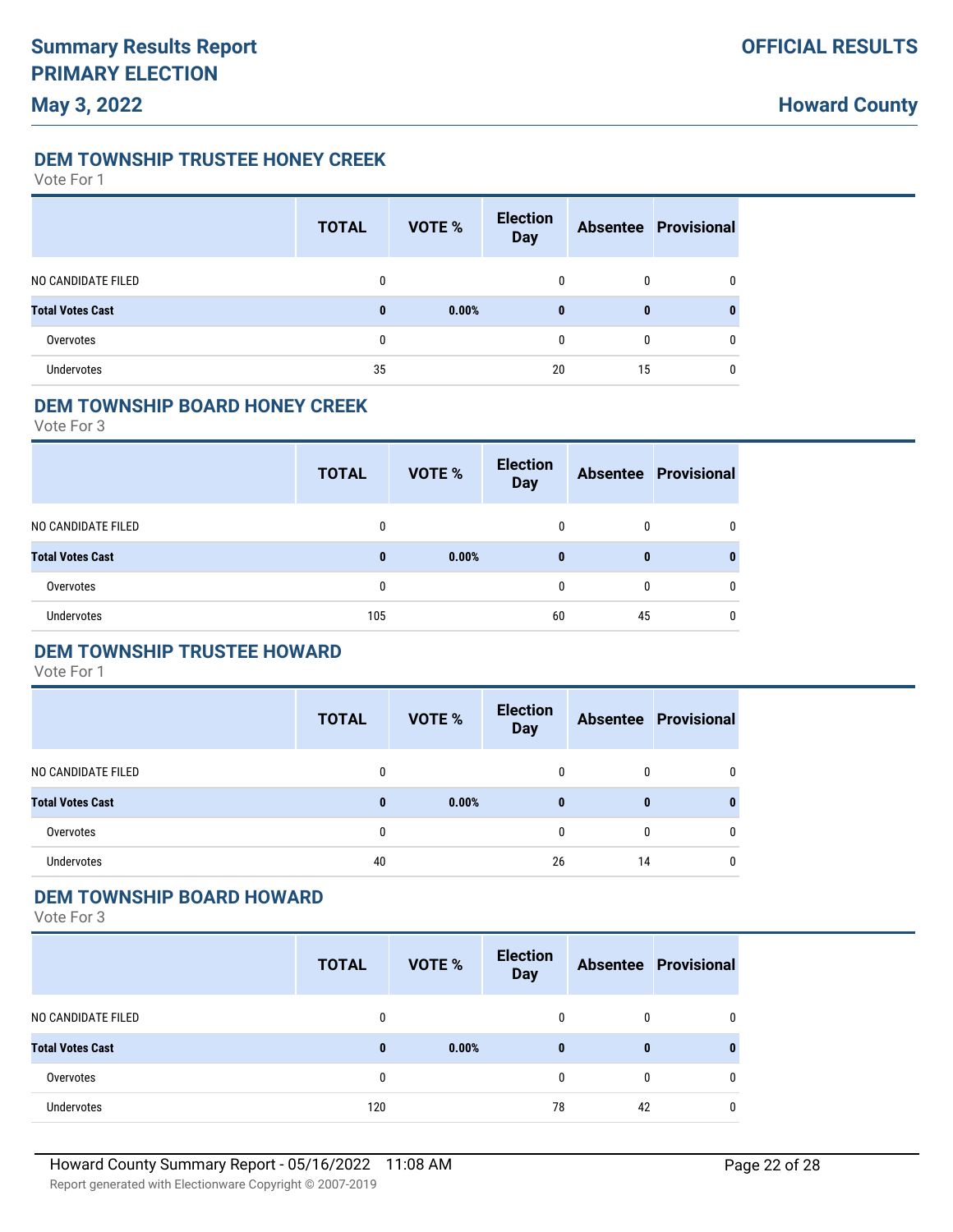**Howard County**

**DEM TOWNSHIP TRUSTEE JACKSON**

Vote For 1

|                         | <b>TOTAL</b> | VOTE % | <b>Election</b><br><b>Day</b> |   | <b>Absentee Provisional</b> |
|-------------------------|--------------|--------|-------------------------------|---|-----------------------------|
| NO CANDIDATE FILED      | 0            |        | 0                             | 0 |                             |
| <b>Total Votes Cast</b> | $\bf{0}$     | 0.00%  | $\bf{0}$                      | 0 |                             |
| Overvotes               | 0            |        | 0                             | 0 | 0                           |
| <b>Undervotes</b>       | 8            |        | 6                             | ົ |                             |

#### **DEM TOWNSHIP BOARD JACKSON**

Vote For 3

|                         | <b>TOTAL</b> | <b>VOTE %</b> | <b>Election</b><br><b>Day</b> |   | <b>Absentee Provisional</b> |
|-------------------------|--------------|---------------|-------------------------------|---|-----------------------------|
| NO CANDIDATE FILED      | 0            |               | 0                             | 0 |                             |
| <b>Total Votes Cast</b> | $\bf{0}$     | 0.00%         | $\bf{0}$                      | 0 |                             |
| Overvotes               | 0            |               | 0                             | 0 | 0                           |
| <b>Undervotes</b>       | 24           |               | 18                            | 6 |                             |

### **DEM TOWNSHIP TRUSTEE LIBERTY**

Vote For 1

|                         | <b>TOTAL</b> | <b>VOTE %</b> | <b>Election</b><br><b>Day</b> |              | <b>Absentee Provisional</b> |
|-------------------------|--------------|---------------|-------------------------------|--------------|-----------------------------|
| ROBIN HAINLEN           | 52           | 100.00%       | 36                            | 16           | $\mathbf{0}$                |
| <b>Total Votes Cast</b> | 52           | 100.00%       | 36                            | 16           | 0                           |
| Overvotes               | 0            |               | $\Omega$                      | $\mathbf{0}$ | $\mathbf{0}$                |
| Undervotes              | 5            |               |                               | 4            | $\mathbf{0}$                |

#### **DEM TOWNSHIP BOARD LIBERTY**

|                          | <b>TOTAL</b> | <b>VOTE %</b> | <b>Election</b><br><b>Day</b> |    | <b>Absentee Provisional</b> |
|--------------------------|--------------|---------------|-------------------------------|----|-----------------------------|
| <b>RACHEL L JENKINS</b>  | 53           | 56.99%        | 34                            | 19 | 0                           |
| LAURENDA (RENDA) L HURST | 40           | 43.01%        | 26                            | 14 | 0                           |
| <b>Total Votes Cast</b>  | 93           | 100.00%       | 60                            | 33 | 0                           |
| Overvotes                | $\mathbf{0}$ |               | $\mathbf{0}$                  | 0  | 0                           |
| Undervotes               | 78           |               | 51                            | 27 | 0                           |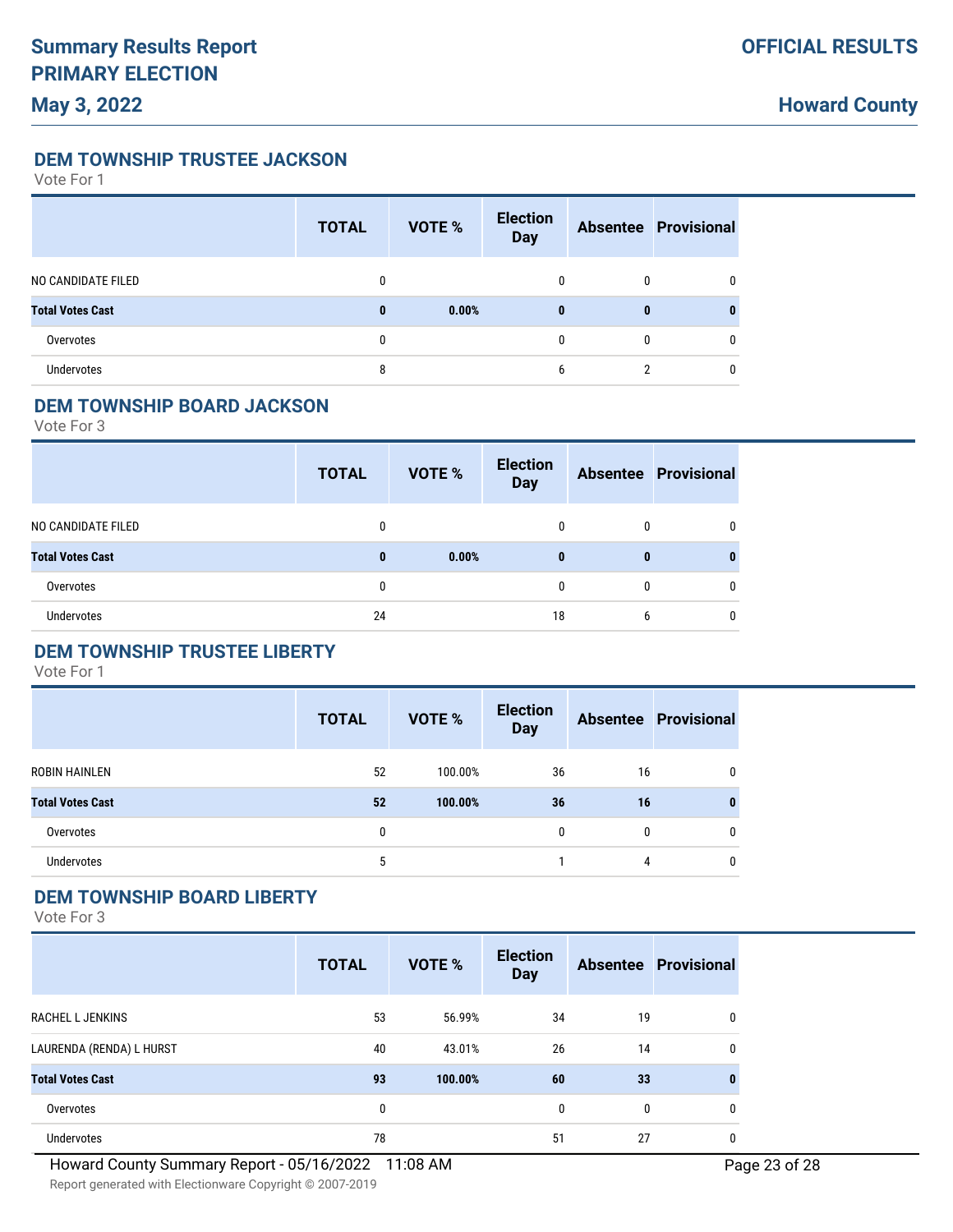**DEM TOWNSHIP TRUSTEE MONROE**

Vote For 1

|                         | <b>TOTAL</b> | <b>VOTE %</b> | <b>Election</b><br><b>Day</b> |   | <b>Absentee Provisional</b> |
|-------------------------|--------------|---------------|-------------------------------|---|-----------------------------|
| PAUL DORISSE            | 30           | 100.00%       | 22                            | 8 | 0                           |
| <b>Total Votes Cast</b> | 30           | 100.00%       | 22                            | 8 | 0                           |
| Overvotes               | 0            |               | 0                             | 0 | 0                           |
| Undervotes              | c            |               |                               |   | 0                           |

#### **DEM TOWNSHIP BOARD MONROE**

Vote For 3

|                         | <b>TOTAL</b> | <b>VOTE %</b> | <b>Election</b><br><b>Day</b> |    | <b>Absentee Provisional</b> |
|-------------------------|--------------|---------------|-------------------------------|----|-----------------------------|
| KEITH OLMSTEAD          | 28           | 100.00%       | 20                            | 8  |                             |
| <b>Total Votes Cast</b> | 28           | 100.00%       | 20                            | 8  |                             |
| Overvotes               | $\mathbf{0}$ |               | $\mathbf{0}$                  | 0  | 0                           |
| <b>Undervotes</b>       | 68           |               | 49                            | 19 |                             |

### **DEM TOWNSHIP TRUSTEE TAYLOR**

Vote For 1

|                         | <b>TOTAL</b> | <b>VOTE %</b> | <b>Election</b><br><b>Day</b> |              | <b>Absentee Provisional</b> |
|-------------------------|--------------|---------------|-------------------------------|--------------|-----------------------------|
| NO CANDIDATE FILED      | 0            |               |                               | $\mathbf{0}$ | $\mathbf{0}$                |
| <b>Total Votes Cast</b> | $\bf{0}$     | 0.00%         | $\bf{0}$                      | 0            | 0                           |
| Overvotes               | 0            |               |                               | $\mathbf{0}$ | $\mathbf{0}$                |
| Undervotes              | 133          |               | 92                            | 40           |                             |

#### **DEM TOWNSHIP BOARD TAYLOR**

|                         | <b>TOTAL</b> | <b>VOTE %</b> | <b>Election</b><br><b>Day</b> |    | <b>Absentee Provisional</b> |
|-------------------------|--------------|---------------|-------------------------------|----|-----------------------------|
| RAY SHEPPARD            | 124          | 100.00%       | 87                            | 36 |                             |
| <b>Total Votes Cast</b> | 124          | 100.00%       | 87                            | 36 |                             |
| Overvotes               | 0            |               | 0                             | 0  | 0                           |
| Undervotes              | 275          |               | 189                           | 84 | ∩                           |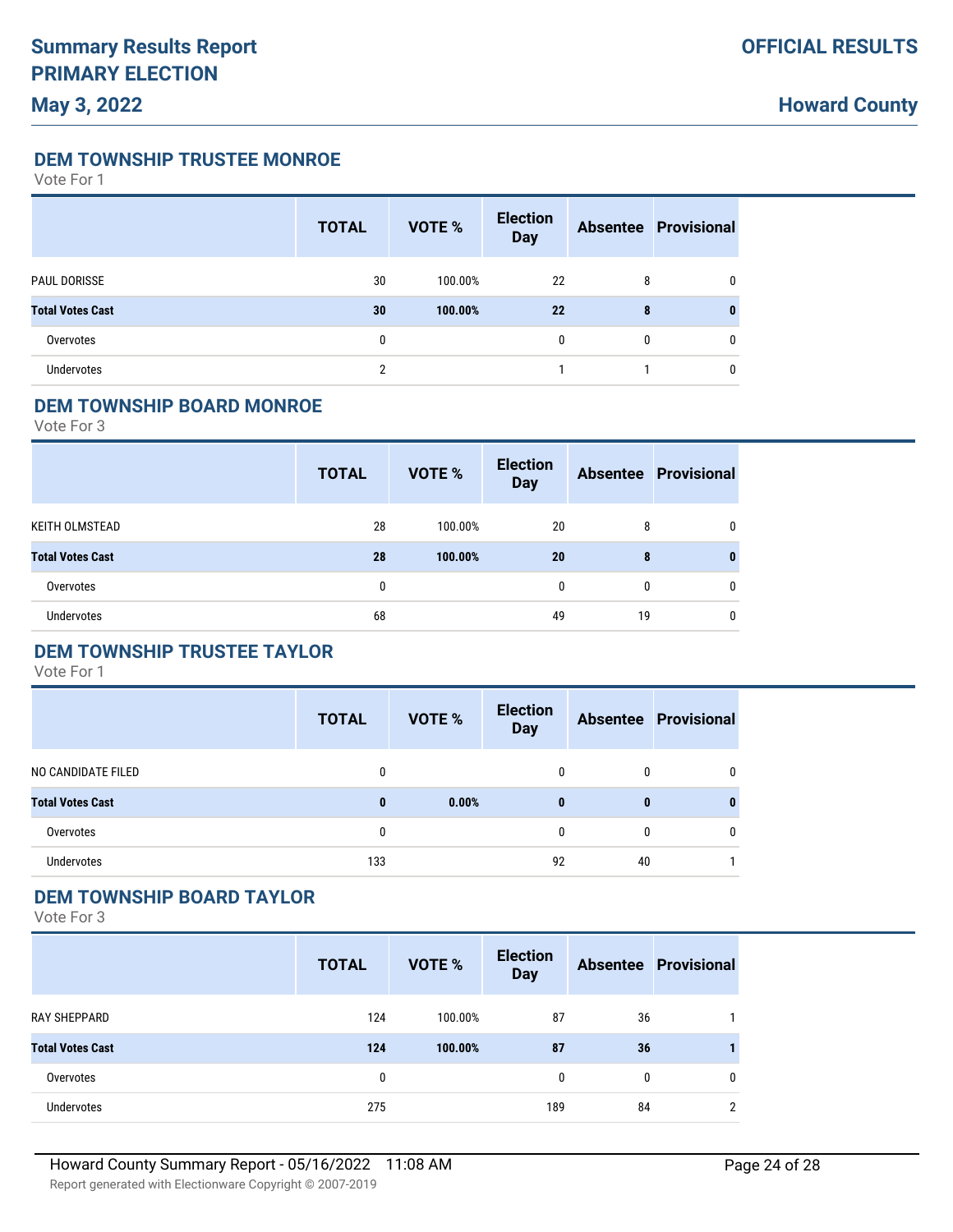**Howard County**

**DEM TOWNSHIP TRUSTEE UNION**

Vote For 1

|                         | <b>TOTAL</b> | VOTE % | <b>Election</b><br><b>Day</b> |   | <b>Absentee Provisional</b> |
|-------------------------|--------------|--------|-------------------------------|---|-----------------------------|
| NO CANDIDATE FILED      | 0            |        | 0                             | 0 |                             |
| <b>Total Votes Cast</b> | $\bf{0}$     | 0.00%  | $\bf{0}$                      | 0 |                             |
| Overvotes               | 0            |        | 0                             | 0 | 0                           |
| <b>Undervotes</b>       | 12           |        | 6                             | 6 |                             |

#### **DEM TOWNSHIP BOARD UNION**

Vote For 3

|                         | <b>TOTAL</b> | VOTE % | <b>Election</b><br><b>Day</b> |    | <b>Absentee Provisional</b> |
|-------------------------|--------------|--------|-------------------------------|----|-----------------------------|
| NO CANDIDATE FILED      | $\mathbf{0}$ |        | 0                             | 0  |                             |
| <b>Total Votes Cast</b> | $\mathbf{0}$ | 0.00%  | $\bf{0}$                      | 0  |                             |
| Overvotes               | 0            |        | 0                             | 0  |                             |
| <b>Undervotes</b>       | 36           |        | 18                            | 18 |                             |

#### **DEM CLERK-TREASURER GREENTOWN**

Vote For 1

|                         | <b>TOTAL</b> | <b>VOTE %</b> | <b>Election</b><br><b>Day</b> |              | <b>Absentee Provisional</b> |
|-------------------------|--------------|---------------|-------------------------------|--------------|-----------------------------|
| NO CANDIDATE FILED      | 0            |               | $\mathbf{0}$                  | $\mathbf{0}$ | $\mathbf{0}$                |
| <b>Total Votes Cast</b> | $\bf{0}$     | 0.00%         | $\mathbf{0}$                  | 0            | 0                           |
| Overvotes               | 0            |               |                               | $\Omega$     | $\mathbf{0}$                |
| Undervotes              | 31           |               | 19                            | 12           | 0                           |

#### **DEM TOWN COUNCIL AT-LARGE GREENTOWN**

|                          | <b>TOTAL</b> | <b>VOTE %</b> | <b>Election</b><br><b>Day</b> |    | <b>Absentee Provisional</b> |
|--------------------------|--------------|---------------|-------------------------------|----|-----------------------------|
| <b>BRYAN M BERTOLINE</b> | 31           | 100.00%       | 19                            | 12 | 0                           |
| <b>Total Votes Cast</b>  | 31           | 100.00%       | 19                            | 12 | 0                           |
| Overvotes                | 0            |               | 0                             | 0  | 0                           |
| Undervotes               | 31           |               | 19                            | 12 | 0                           |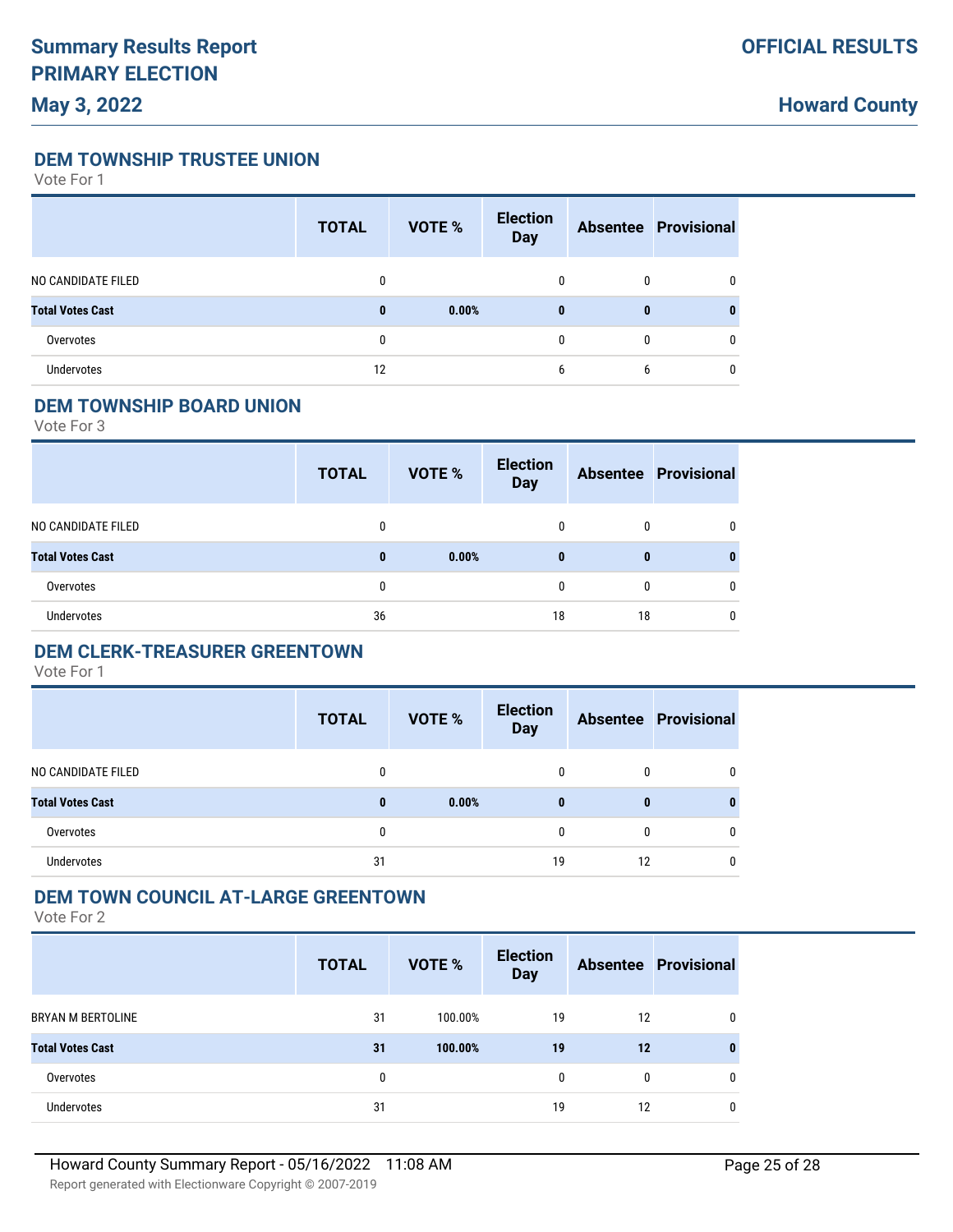**Howard County**

**DEM PCT COMMITTEEMAN 107**

Vote For 1

|                         | <b>TOTAL</b> | <b>VOTE %</b> | <b>Election</b><br><b>Day</b> |   | <b>Absentee Provisional</b> |
|-------------------------|--------------|---------------|-------------------------------|---|-----------------------------|
| <b>TRACY E ROGERS</b>   | 19           | 100.00%       | 15                            | 4 | 0                           |
| <b>Total Votes Cast</b> | 19           | 100.00%       | 15                            | 4 | 0                           |
| Overvotes               | 0            |               | $\mathbf{0}$                  | 0 | 0                           |
| <b>Undervotes</b>       |              |               |                               | 0 | 0                           |

### **DEM PCT COMMITTEEMAN 202**

Vote For 1

|                         | <b>TOTAL</b> | <b>VOTE %</b> | <b>Election</b><br><b>Day</b> |    | <b>Absentee Provisional</b> |
|-------------------------|--------------|---------------|-------------------------------|----|-----------------------------|
| <b>DARLA K PUGH</b>     | 42           | 100.00%       | 21                            | 20 |                             |
| <b>Total Votes Cast</b> | 42           | 100.00%       | 21                            | 20 |                             |
| Overvotes               | 0            |               | 0                             | 0  |                             |
| <b>Undervotes</b>       | 3            |               |                               | 2  | 0                           |

### **DEM PCT COMMITTEEMAN 207**

Vote For 1

|                         | <b>TOTAL</b> | <b>VOTE %</b> | <b>Election</b><br><b>Day</b> |          | <b>Absentee Provisional</b> |
|-------------------------|--------------|---------------|-------------------------------|----------|-----------------------------|
| ANNETTE BOURFF MILAM    | 30           | 100.00%       | 18                            | 12       | $\mathbf{0}$                |
| <b>Total Votes Cast</b> | 30           | 100.00%       | 18                            | 12       | 0                           |
| Overvotes               | 0            |               | $\mathbf{0}$                  | 0        | $\mathbf{0}$                |
| Undervotes              |              |               |                               | $\Omega$ | $\mathbf{0}$                |

#### **DEM PCT COMMITTEEMAN 404**

|                         | <b>TOTAL</b> | <b>VOTE %</b> | <b>Election</b><br><b>Day</b> |   | <b>Absentee Provisional</b> |
|-------------------------|--------------|---------------|-------------------------------|---|-----------------------------|
| SHEILA LOUKS PULLEN     | 14           | 100.00%       | 8                             | b | 0                           |
| <b>Total Votes Cast</b> | 14           | 100.00%       | 8                             | 6 |                             |
| Overvotes               | 0            |               | 0                             | 0 | 0                           |
| <b>Undervotes</b>       | 4            |               | 4                             | 0 | 0                           |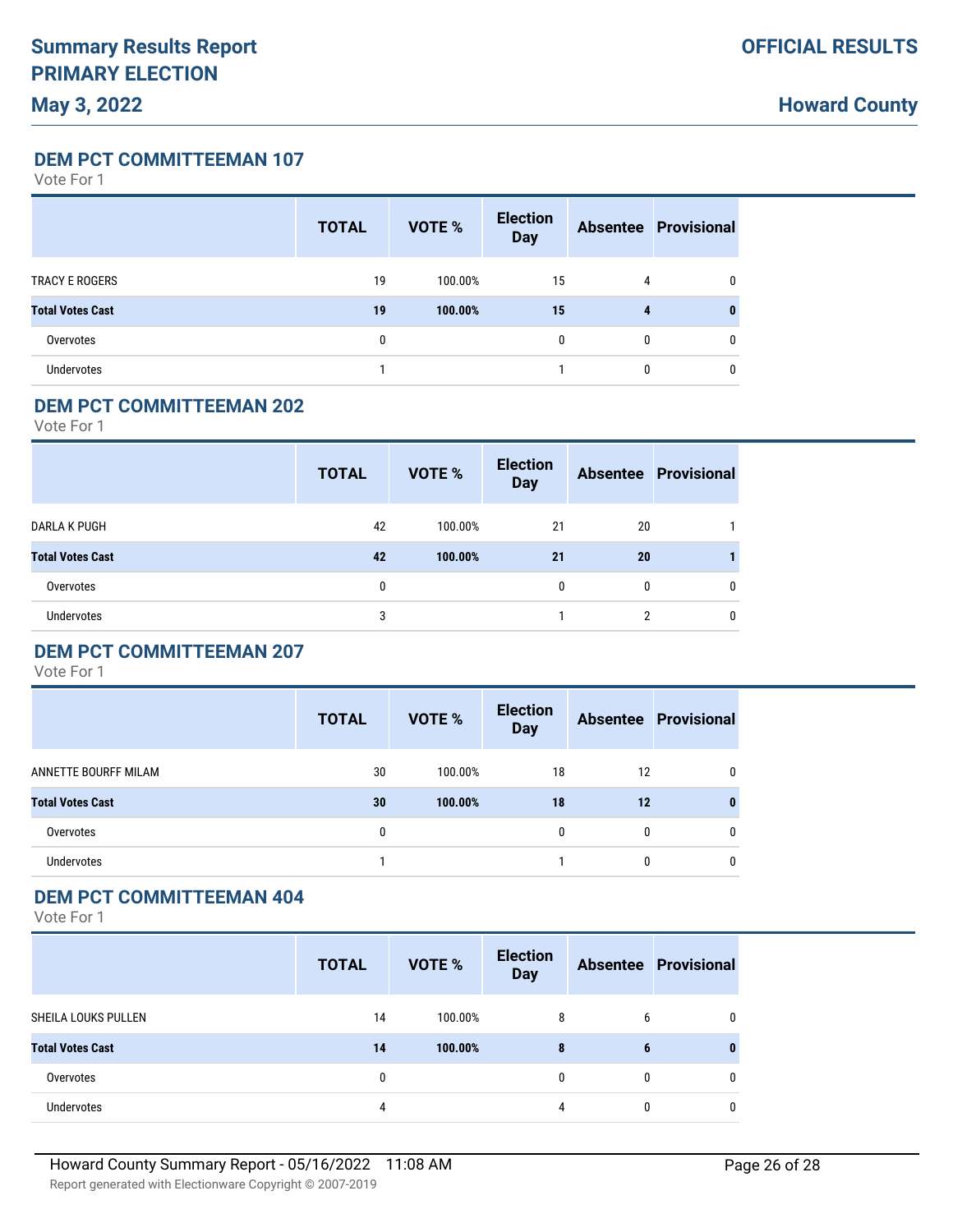**Howard County**

**DEM PCT COMMITTEEMAN 604**

Vote For 1

|                         | <b>TOTAL</b> | <b>VOTE %</b> | <b>Election</b><br><b>Day</b> |    | <b>Absentee Provisional</b> |
|-------------------------|--------------|---------------|-------------------------------|----|-----------------------------|
| ANDREW DURHAM           | 49           | 100.00%       | 26                            | 23 | 0                           |
| <b>Total Votes Cast</b> | 49           | 100.00%       | 26                            | 23 | 0                           |
| Overvotes               | 0            |               | 0                             | 0  | 0                           |
| <b>Undervotes</b>       | 8            |               | 5                             | 3  | 0                           |

#### **DEM PCT COMMITTEEMAN 605**

Vote For 1

|                         | <b>TOTAL</b> | <b>VOTE %</b> | <b>Election</b><br><b>Day</b> |   | <b>Absentee Provisional</b> |
|-------------------------|--------------|---------------|-------------------------------|---|-----------------------------|
| <b>ESSIE FOSTER</b>     | 17           | 100.00%       | 10                            |   | 0                           |
| <b>Total Votes Cast</b> | 17           | 100.00%       | 10                            |   |                             |
| Overvotes               | 0            |               | 0                             | 0 | 0                           |
| Undervotes              | 0            |               |                               | 0 | 0                           |

#### **DEM PCT COMMITTEEMAN HOWARD A**

Vote For 1

|                           | <b>TOTAL</b> | <b>VOTE %</b> | <b>Election</b><br><b>Day</b> |          | <b>Absentee Provisional</b> |
|---------------------------|--------------|---------------|-------------------------------|----------|-----------------------------|
| <b>GLENN E RODGERS JR</b> | 16           | 100.00%       | 10                            | -6       | 0                           |
| <b>Total Votes Cast</b>   | 16           | 100.00%       | 10                            | 6        | 0                           |
| Overvotes                 | 0            |               | $\Omega$                      | $\Omega$ | $\mathbf{0}$                |
| Undervotes                | ∩            |               | c                             |          | 0                           |

#### **DEM PCT COMMITTEEMAN LIBERTY C**

|                         | <b>TOTAL</b> | VOTE %  | <b>Election</b><br><b>Day</b> |   | <b>Absentee Provisional</b> |
|-------------------------|--------------|---------|-------------------------------|---|-----------------------------|
| <b>RACHEL L JENKINS</b> | 14           | 100.00% | 9                             | 5 |                             |
| <b>Total Votes Cast</b> | 14           | 100.00% | 9                             | 5 |                             |
| Overvotes               | 0            |         | 0                             | 0 |                             |
| <b>Undervotes</b>       |              |         | 0                             |   |                             |